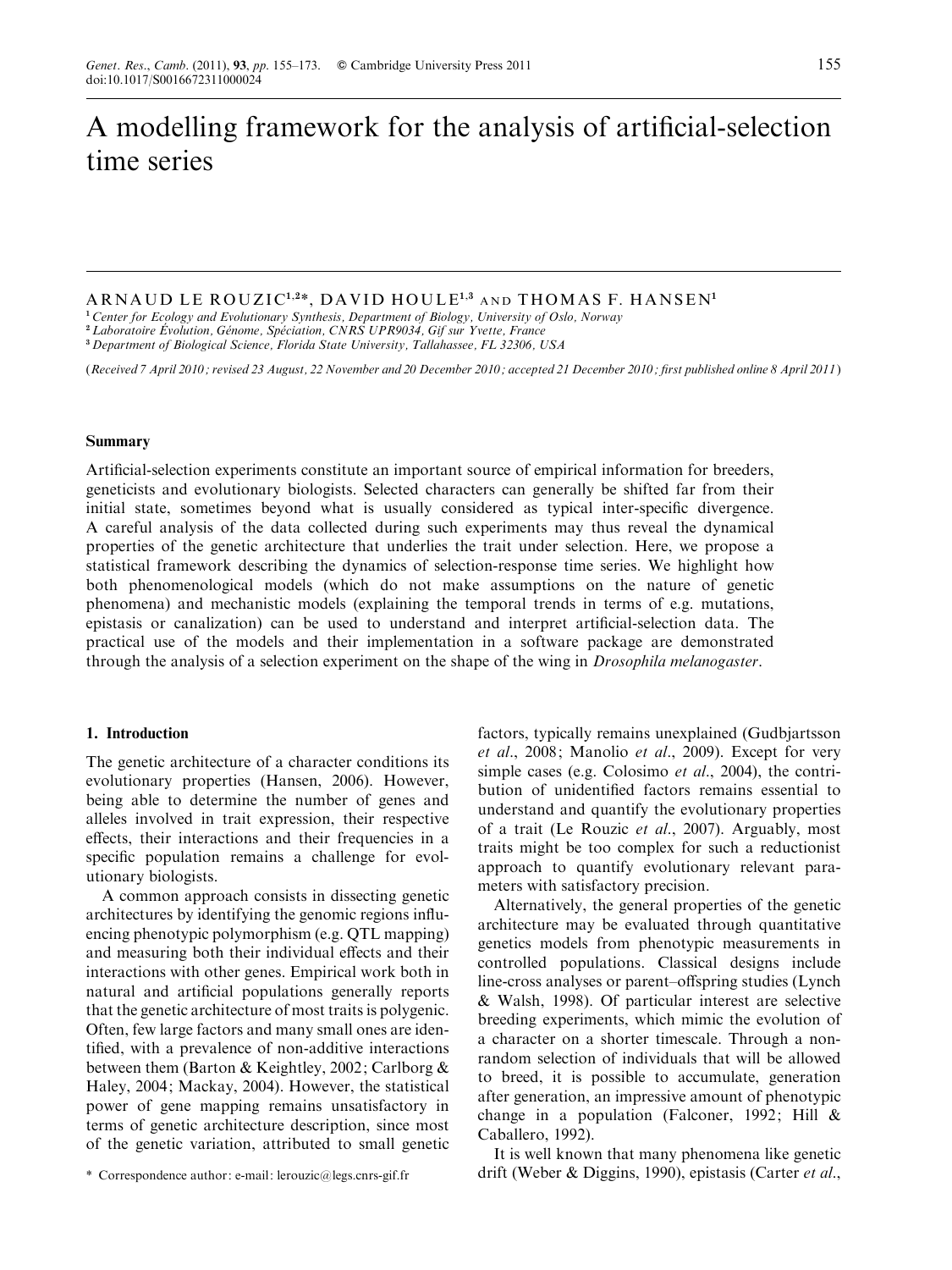2005), joint effect of natural selection (Zhang & Hill, 2002), pleiotropy and genetic correlations (Lande, 1979; Hansen & Houle, 2008) and mutations (Hill, 1982 $a$ ; Zeng et al., 1989), may affect selection response. Consequently, a careful statistical analysis of the time series, combining information about the dynamics of the mean and the phenotypic variance in the population, should be able to (i) sort out the different hypotheses and ground the interpretation of the data (e.g. through the rejection of some models) and (ii) quantify the value of parameters of interest. It is of particular interest to challenge the constant genetic-architecture models based on the 'infinitesimal' expectation (infinite number of loci with infinitesimal effect on the phenotype).

So far, few statistical tools are available to measure, survey and predict the changes in the genetic architecture of the trait under selection. From selectionresponse experiments, researchers generally estimate by regression the average rate at which the population responds to selection (often expressed as the realized heritability). A few other characteristics of interest, such as the selection limits (the extreme phenotypic values beyond which the population does not seem to respond to selection), are sometimes roughly estimated from direct observation of the selection-response time series (Eisen, 1972). Estimating non-constant genetic architecture features from the whole time series requires specific models (e.g. Sorensen et al., 2001) or, more commonly, slicing the time series into parts on which a parameter of interest will be evaluated independently (e.g. Meyer & Hill, 1991; Martinez et al., 2000; Holt et al., 2005). As suggested in Le Rouzic et al. (2010), large Mendelian factors could also be detected from artificial-selection responses. However, this becomes difficult when the number of loci increases, and quantitative genetics models have to be considered when the trait is truly polygenic. An individual-based random-effect model (the 'animal model') is often used to analyse highquality data sets reporting individual phenotypes and individual crossing schemes, i.e. full pedigrees (Gianola & Fernando, 1986; Hill & Caballero, 1992; see Walsh & Lynch, 1998). Such models, however, rely on strong hypotheses about the behaviour of the genetic architecture and the way characters are transmitted between parents and offspring. Well suited for the estimation of breeding values in complex pedigrees, they lack flexibility when applied to evolutionary issues, long time series (for which simple heredity assumptions may not hold) or mass-breeding selection experiments (in which the pedigree is not known).

Arguably, the dynamical properties of the selection responses (including changes in the phenotypic mean and the phenotypic variance) are often underexploited. In spite of the availability of many data sets accumulated for more than a century, and regardless of the scientific interest of comparative studies to address pending questions about the evolutionary properties of genetic architectures, there are few general tools to compare different models fitted to a data set, or to analyse and compare the dynamics of independent experiments on a quantitative basis.

With this paper, we provide a comprehensive and simple statistical framework to analyse the temporal pattern of polygenic artificial-selection time series. First, we propose purely descriptive (phenomenological) models, designed to catch the trends in population means and variances without assuming specific features of the genetic architecture (i.e. including patterns unexpected by classical models). The models can be fit to data by maximum likelihood, and models of different complexity can be compared according to model selection procedures. We then show how these simple models can be modified to account explicitly for mechanisms of biological interest, such as epistasis, canalization or linkage disequilibrium. Models are implemented in a documented software package for R named selection response analysis (sra), and the approach is illustrated by analysing the example of an artificial-selection procedure modifying the shape of the wing in Drosophila melanogaster.

### 2. Models

# (i) General framework

Our aim is to describe general time-series models that can be used to analyse artificial-selection data, with a high degree of flexibility related to the dynamics of the process and its underlying genetic mechanisms. The genetic architecture of the trait of interest is assumed to be polygenic, and both genetic and environmental effects are normally distributed (the importance of scale will be addressed below). More complex models involving one or two major loci can be derived (Pong-Wong et al., 1999; Le Rouzic et al., 2010), but will be only briefly considered in this manuscript.

The mean of the trait at generation t is  $\mu_t$ , and its dynamics are predicted by the breeder's equation,  $\mu_{t+1} = \mu_t + h^2$  ( $\mu_t^* - \mu_t$ ), where  $\mu_t^*$  is the phenotypic average of the artificially selected individuals allowed to reproduce, and  $h^2$  the narrow-sense heritability, i.e. the ratio between additive  $(\sigma_A^2)$  and phenotypic  $(\sigma_P^2)$ variances. Here, we will use Lande's reformulation of the breeder's equation:  $\mu_{t+1} = \mu_t + \sigma_A^2 \beta$ , where  $\beta$  is the selection gradient, and corresponds to the slope of the regression of fitness to the phenotype (Lande, 1979; Lande & Arnold, 1983); the larger  $|\beta|$ , the stronger the selection. In the context of truncation selection, the realized selection gradient  $\beta$  can be calculated as  $(\mu_t^* - \mu_t)/\sigma_{\rm P}^2$ .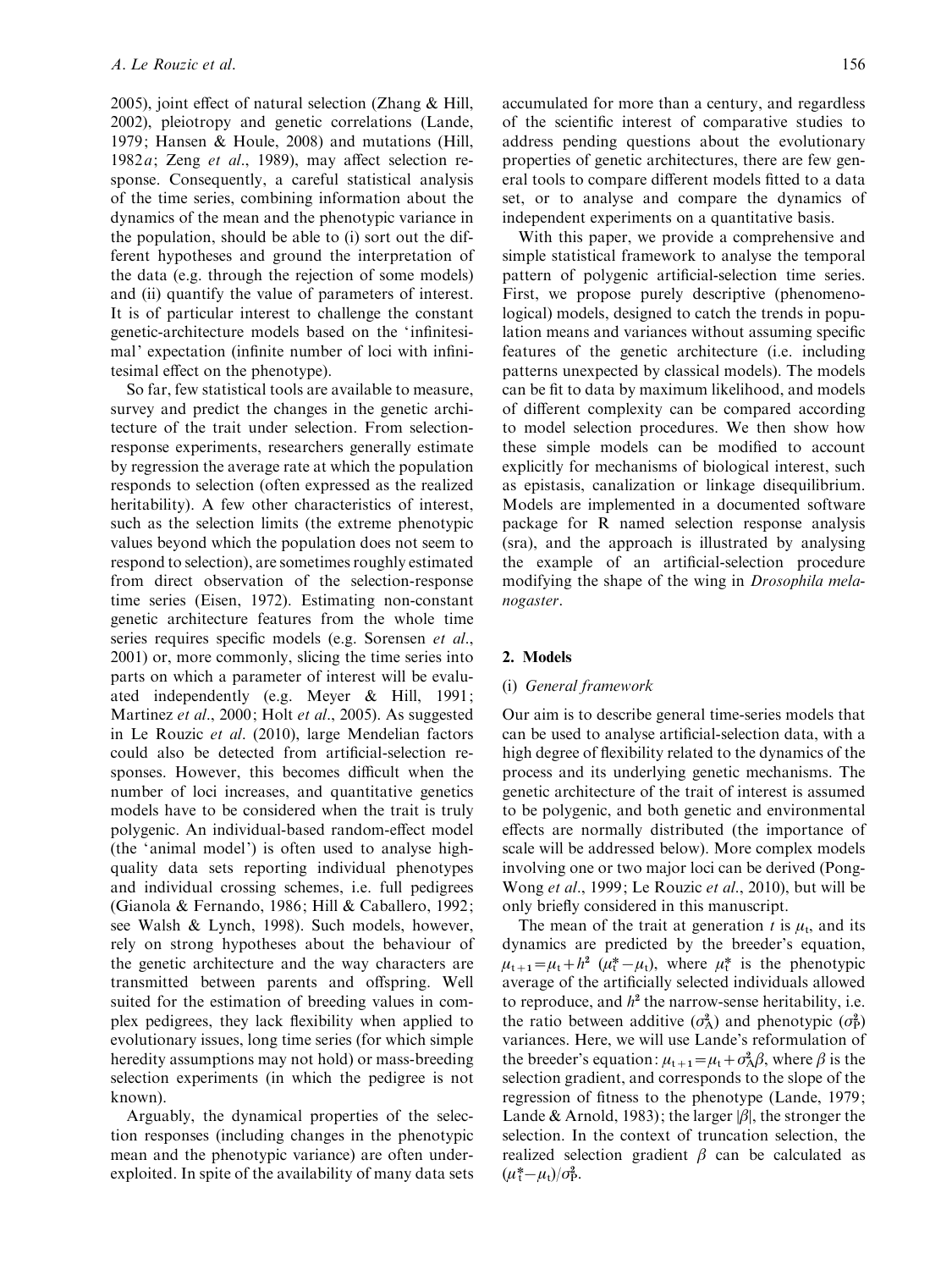Traditionally, the phenotypic variance is split into a genetic component  $\sigma_G^2$  and an environmental variance  $\sigma_{\rm E}^2$ , such as  $\sigma_{\rm P}^2 = \sigma_{\rm G}^2 + \sigma_{\rm E}^2$ , assuming that the geneticby-environment interactions can be neglected. The genetic variance itself is split into  $\sigma_G^2 = \sigma_A^2 + \sigma_D^2 + \sigma_I^2$ , where  $\sigma_{\rm D}^2$  stands for the dominance variance and  $\sigma_{\rm I}^2$ for the sum of all epistatic variance components. According to the approximation of the Lande equation, only the additive part of the variance,  $\sigma_A^2$ , matters for the selection response, and in most of this manuscript, we will consider that  $\sigma_{\rm P}^2 = \sigma_{\rm A}^2 + \sigma_{\rm E}^2$ . This does not necessarily mean that the models we describe are purely additive, but rather that environmental variance includes the non-additive genetic variance components. In a few cases (e.g. directional epistasis), a part of the non-additive variance contributes to the general dynamics and will be considered explicitly.

### (ii) Phenomenological models

Accounting for the dynamics of the variance components is achieved by modelling their change in the course of time. We will explore two families of models, corresponding to opposite approaches of statistical modelling. One possibility is to consider a set of models, based on accumulated knowledge in biology and population genetics, and to express the dynamics on the genetic architecture in terms of biologically meaningful parameters. Such models will be referred to as 'mechanistic models', and some simple examples will be detailed in the last part of this 'Model' section. The alternative possibility is to build flexible models designed to describe trends in the time series, without connecting these observations explicitly to underlying mechanisms. Such models, referred to as 'phenomenological models', are the focus of the current section.

Contrary to most situations encountered when analysing time series, neither the population mean nor the variance components are expected to be stationary. The models thus have to include the possibility that the parameters vary in a systematic way. The trends that will be considered for variance components include exponential and linear changes, as well as a combination of both. Such simple models are, however, unlikely to capture the whole complexity of the time series. Ideally, models growing in complexity should be straightforward to build, and extra parameters should provide significant flexibility to the new models. A satisfactory framework was derived by predicting the trend from the previous generations.

The two variance components (the additive genetic variance  $\sigma_A^2$  and the environmental variance  $\sigma_E^2$ ) are assumed to be algebraically independent. To a first approximation, their change can be exponential only, and the general dynamics can be written as:

$$
\mathbf{\Theta} = (\mu_1, \sigma_{A_1}^2 \sigma_{E_1}^2, k_A, k_E),
$$
  
\n
$$
\mu_{t+1} = \mu_t + \sigma_{A_t}^2 \beta_t,
$$
  
\n
$$
\sigma_{A_{t+1}}^2 = k_A \sigma_{A_t}^2,
$$
  
\n
$$
\sigma_{E_{t+1}}^2 = k_E \sigma_{E_t}^2,
$$
  
\n
$$
\sigma_{P_{t+1}}^2 = \sigma_{A_{t+1}}^2 + \sigma_{E_{t+1}}^2.
$$
\n(1)

This model involves five parameters (in vector  $\Theta$ ), three describing the state of the population at the first generation ( $\mu_1$ ,  $\sigma_{A_1}^2$  and  $\sigma_{E_1}^2$ ), and two featuring the dynamics of the variances  $(k_A)$  for the additive variance and  $k<sub>E</sub>$  for the environmental variance).

The model may be expanded by considering linear terms in the variance dynamics:

$$
\begin{aligned}\n\mathbf{\Theta} &= (\mu_1, \sigma_{A_1}^2 \sigma_{E_1}^2, k_{A_0}, k_{E_0}, k_{A_1}, k_{E_1}), \\
\mu_{t+1} &= \mu_t + \sigma_{A_t}^2 \beta_t, \\
\sigma_{A_{t+1}}^2 &= k_{A_0} + k_{A_1} \sigma_{A_t}^2, \\
\sigma_{E_{t+1}}^2 &= k_{E_0} + k_{E_1} \sigma_{E_t}^2, \\
\sigma_{P_{t+1}}^2 &= \sigma_{A_{t+1}}^2 + \sigma_{E_{t+1}}^2.\n\end{aligned} \tag{2}
$$

Variances should remain positive or null, so that the previous setting has to be understood as e.g.  $\sigma_{A_{t+1}}^2 = k_{A_0} + k_{A_1} \sigma_{A_t}^2$  if  $k_{A_0} + k_{A_1} \sigma_{A_t}^2 > 0$ , and 0 otherwise.

Real time series are expected to show more complex patterns, and relatively good generality can be achieved by using a framework based on the previous generations. Because the time series are trended, the model is not equivalent to a classical auto-regressive setting; however, it relies on the same principles: by letting the variances depend on the generations  $t-2, ..., t-n$ , *n* being as large as necessary, it is possible to add up new parameters. The general formulation becomes:

$$
\mathbf{\Theta} = (\mu_1, \sigma_{A_1}^2 \sigma_{E_1}^2, k_{A_0}, k_{A_1}, k_{A_2}, \dots, k_{A_n}, k_{E_0}, k_{E_1},
$$
  
\n $k_{E_2}, \dots, k_{E_n}),$   
\n $\mu_{t+1} = \mu_t + \sigma_{A_t}^2 \beta_t,$   
\n $\sigma_{A_{t+1}}^2 = k_{A_0} + k_{A_1} \sigma_{A_t}^2 + k_{A_2} \sigma_{A_{t-1}}^2 + \dots + k_{A_n} \sigma_{A_{t-n+1}}^2,$   
\n $\sigma_{E_{t+1}}^2 = k_{E_0} + k_{E_1} \sigma_{E_t}^2 + k_{E_2} \sigma_{E_{t-1}}^2 + \dots + k_{E_n} \sigma_{E_{t-n+1}}^2,$   
\n $\sigma_{P_{t+1}}^2 = \sigma_{A_{t+1}}^2 + \sigma_{E_{t+1}}^2.$  (3)

The parameters  $k_n$  are purely descriptive, and they are not intended to be interpreted in terms of meaningful biological processes. In particular, non-Markov lags  $(n>1)$  should not be understood as a real impact of remote generations on the current dynamics of the variance components, but rather as hidden variables (including e.g. skew or kurtosis of the distribution of genetic effects, complex dominance or epistasis patterns, changes in frequency of large-effect alleles, etc) whose effects happens to be captured by this parameterization.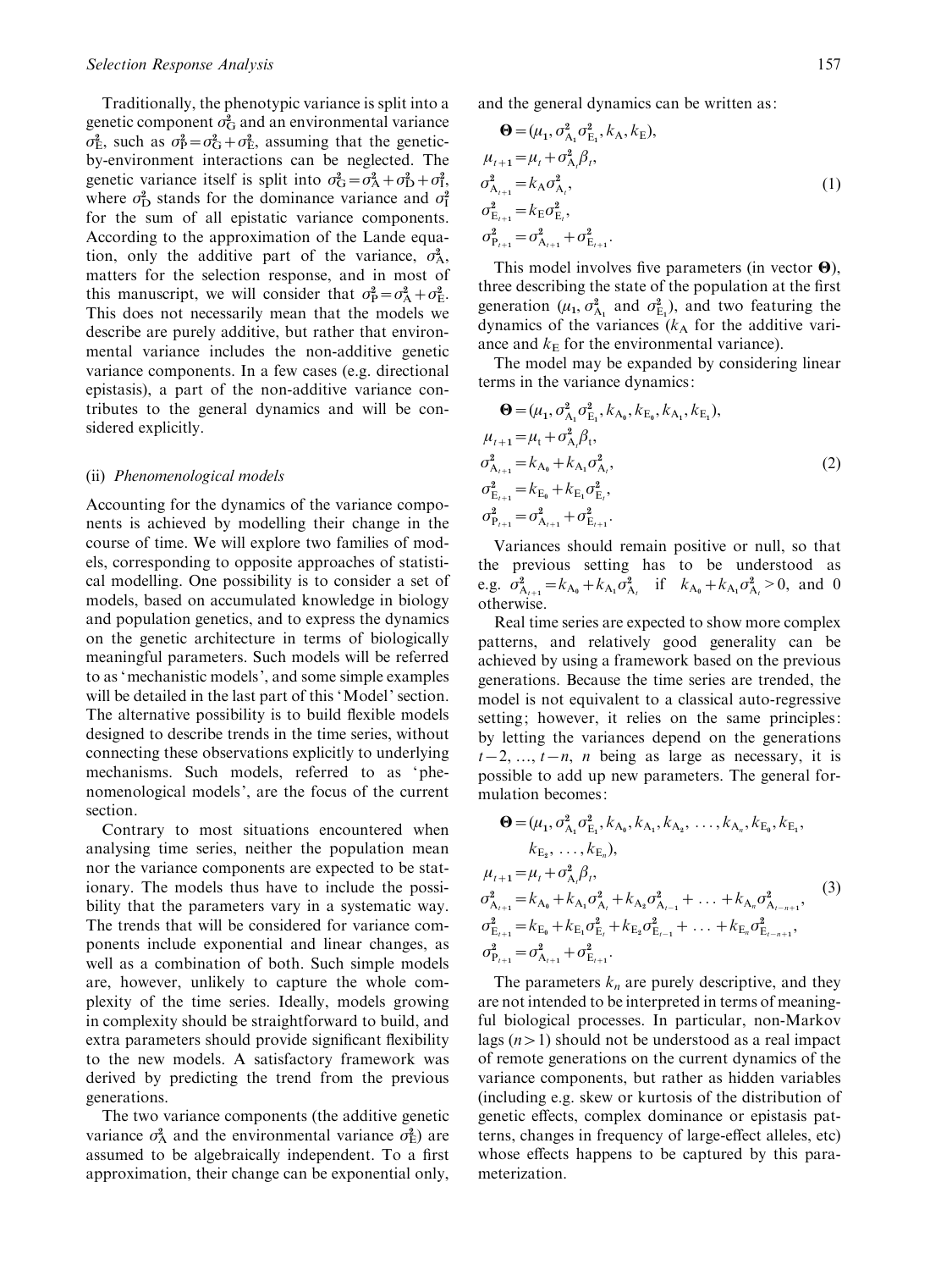Allowing the  $k_n$  to take negative values could lead to non-convergent series, which might indicate overparameterization, but could also identify potentially relevant cyclic patterns in the data set. If considered as a nuisance, this behaviour can be avoided by forcing  $k_n>0$ . Models have been explored up to  $n=3$ , with satisfactory results, as evidenced by the analysis of real data detailed later.

#### (iii) Alternative scales

In many cases, there is no particular reason to expect that the description of the genetic architecture from the scale on which the trait was measured is a priori meaningful. Models of similar complexity can thus be defined just by allowing the scale to change. Scale changes include common logarithm and power transformations, or more specific operations for traits expressed as frequencies or probabilities (e.g. logistic transformation).

In addition to general scale transformation, it is possible to consider scaling operations that are more specific to quantitative genetics. Most of the time, artificial-selection procedures target characters that are on ratio scales, such as weights or lengths. Consequently, phenotypic and genetic standard deviations should change along with the mean of the population, as suggested by Houle (1992). Here, we use the 'meanscaled evolvability', defined as  $I_A = \sigma_A^2 / \mu^2$ , as a measurement of the adaptation potential of a population (see Hansen et al., 2003; Hansen & Houle, 2008 for justification). The environmental variance can also be affected, such that  $I_{\rm E} = \sigma_{\rm E}^2 / \mu^2$  is the quantity of interest. In this context, equation (1) can be expressed as:

$$
\begin{aligned}\n\mathbf{\Theta} &= (\mu_1, I_{\text{A}_1} I_{\text{E}_1}, k_{\text{A}}, k_{\text{E}}), \\
\mu_{t+1} &= \mu_t + I_{\text{A}_t} \mu_t^2 \beta_t, \\
I_{\text{A}_{t+1}} &= k_{\text{A}} I_{\text{A}_t}, \\
I_{\text{E}_{t+1}} &= k_{\text{E}} I_{\text{E}_t}, \\
I_{\text{P}_{t+1}} &= I_{\text{A}_{t+1}} + I_{\text{E}_{t+1}}.\n\end{aligned} \tag{4}
$$

Direct comparison of the parameters can be achieved by rewriting equation (4) in terms of  $\sigma_A^2$  and  $\sigma_E^2$ , given that  $I_{A_t} = \sigma_{A_t}^2 / \mu_t^2$ , e.g.:  $\sigma_{A_{t+1}}^2 = \mu_{t+1}^2 \cdot k_A \sigma_{A_t}^2 / \mu_t^2$ .

Alternatively, it is possible to interpret the evolutionary properties of the population based on the narrow-sense heritability  $h^2$ , the ratio between additive and phenotypic variance. A model centred on heritability is

$$
\mathbf{\Theta} = (\mu_1, h_1^2, \sigma_{P_1}^2, k_h, k_P),
$$
  
\n
$$
\mu_{t+1} = \mu_t + h_t^2 \beta_t \sigma_{P_t}^2,
$$
  
\n
$$
h_{t+1}^2 = k_h h_t^2,
$$
  
\n
$$
\sigma_{P_{t+1}}^2 = k_P \sigma_{P_t}^2.
$$
\n(5)

All the models described in this paper can be applied to any scale (e.g. log/power scale, evolvability or heritability scales). These combinations provide a large number of settings designed to catch major trends in the data, and to describe changes in the genetic architectures.

## (iv) Mechanistic models

The quantitative-genetics literature focuses on mechanistic models, describing how selection response is expected to change assuming some specific genetic architectures. Model selection may rule out some of these, while leaving others can appear as plausible explanations for the trends seen in the phenomenological analysis. In this section, some of these models will be described as special cases of equation (2). This will allow us to estimate biologically relevant parameters directly.

## (a) Constant additive variance

The simplest model assumes that the genetic architecture of the population stays constant. This model thus considers that  $\sigma_{A_t}^2 = \sigma_{A_1}^2$  and  $\sigma_{E_t}^2 = \sigma_{E_1}^2$  at any time t, so that the response to selection is linear (provided that selection does not vary). The 'infinitesimal model' of genetic architecture (Lande, 1975) is generally cited as a justification for the constant variance model. By assuming an infinite number of loci, each of them having an infinitely small effect on the phenotype, the mean of the population can change without affecting allele frequencies (Bulmer, 1980; Turelli, 1988). Neglecting migration, mutation, linkage disequilibrium and genetic drift, the additive variance can remain constant. The infinitesimal model is widely used in the literature, either explicitly or implicitly.

Only three parameters are necessary to estimate the expected dynamics, with

$$
\mathbf{\Theta} = (\mu_1, \sigma_A^2, \sigma_E^2), \n\mu_{t+1} = \mu_t + \sigma_A^2 \cdot \beta_t, \n\sigma_{P_{t+1}}^2 = \sigma_A^2 + \sigma_E^2.
$$
\n(6)

This is equivalent to equation (2) assuming  $k_{A_0}=0$ ,  $k_{A_1}=1$ ,  $k_{E_0}=0$ , and  $k_{E_1}=1$ .

This model constitutes a basis on which more realistic models can be built. Such models may introduce the effects of finite population sizes (genetic drift), mutations or linkage disequilibrium. Although described separately for clarity, they can be combined in order to get a more realistic picture of the properties of a population under selection (Keightley & Hill, 1987).

#### (b) Genetic drift

The constant additive-variance prediction can be interpreted as the consequence of the assumption that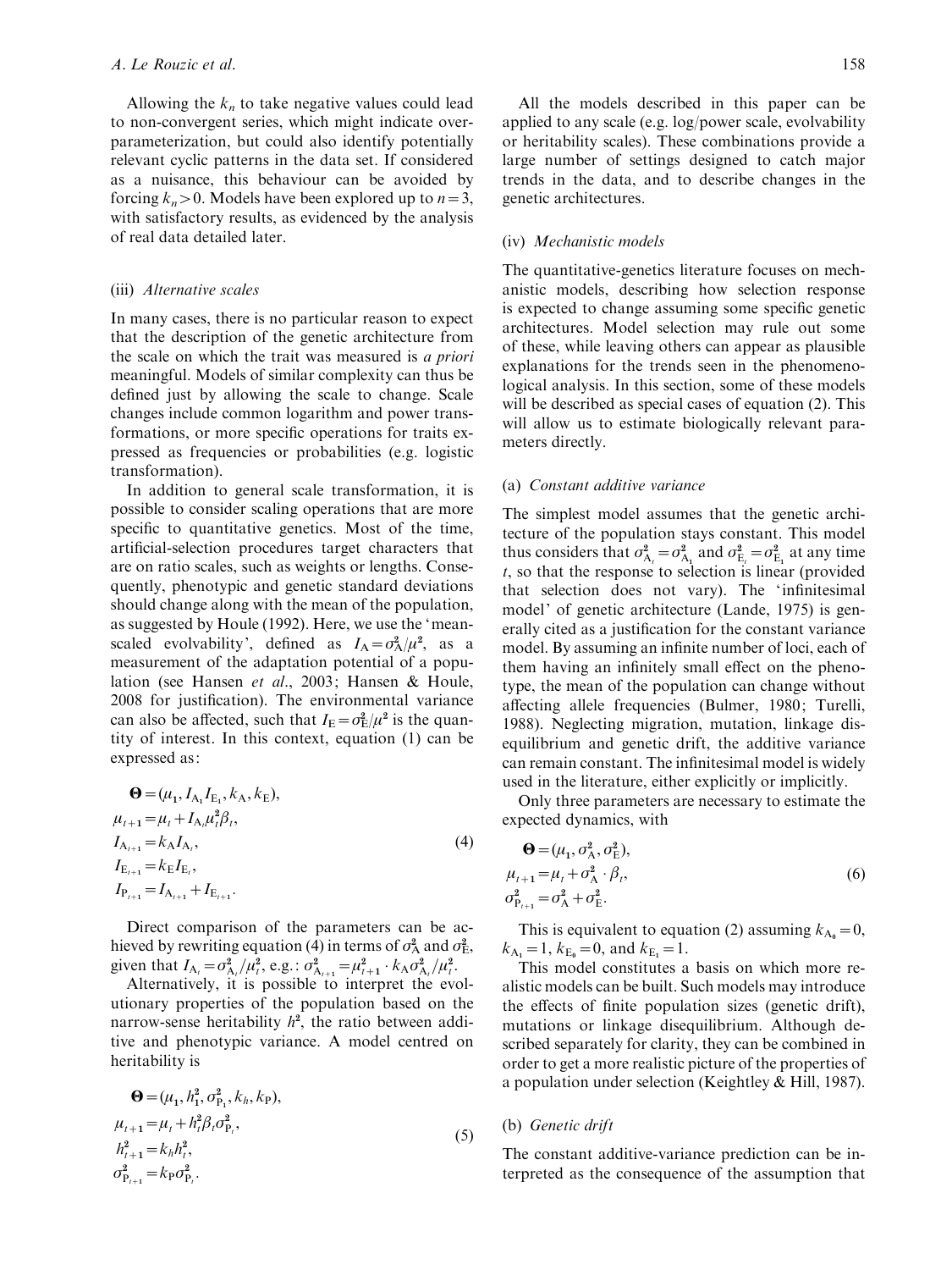individual allele frequencies do not change much. However, unless the population is virtually infinite, genetic drift will drive alleles to irreversible fixation, with a rate that is inversely proportional to the population size. Genetic drift thus has two major impacts, a stochastic effect that can be accounted for when calculating the likelihood (as detailed later in this manuscript or in e.g. Le Rouzic et al., 2010) and a deterministic effect on the additive variance, which is the topic of the current paragraph. Drift in finite populations is indeed expected to decrease  $\sigma_A^2$  by a factor of  $1/(2N_e)$  in each generation (Robertson, 1960; Lande, 1975), where  $N_e$  is the effective population size. In small populations and long time series, this deterministic effect is cumulative over generations and can be strong enough to affect the population dynamics. It can be accounted for simply by considering the same model as in equation (6), but letting the additive variance  $\sigma_A^2$  decrease with time:

$$
\begin{aligned}\n\mathbf{\Theta} &= (\mu_1, \sigma_{A_1}^2, \sigma_E^2), \\
\mu_{t+1} &= \mu_t + \sigma_{A_t}^2 \cdot \beta_t, \\
\sigma_{A_{t+1}}^2 &= \sigma_{A_t}^2 \cdot \left(1 - \frac{1}{2N_e}\right), \\
\sigma_{P_{t+1}}^2 &= \sigma_{A_{t+1}}^2 + \sigma_E^2.\n\end{aligned} \tag{7}
$$

#### (c) Mutations

From mutation-accumulation experiments, it is known that spontaneous mutations tend to generate a small but significant amount of selectable additive variation, ranging from 0.01 to 1% of  $\sigma_P^2$  per generation, the mutational coefficient of variation being  $0.1-4\%$  of the trait mean (e.g. mutational evolvability  $I_M = \sigma_M^2 / \mu^2$  between  $10^{-6}$  and  $1.6 \times 10^{-3}$ ) (Lynch, 1988; Houle et al., 1996; Keightley, 1998; Houle, 1998; Lynch et al., 1999; Keightley, 2004). The depletion in additive variance is thus rarely total and irreversible. Mutations can be accounted for, considering that a fixed (additive) mutational variance  $\sigma_M^2$  (a composite parameter featuring the appearance of new mutations and their change in frequency under selection) is generated in each generation:

$$
\mathbf{\Theta} = (\mu_1, \sigma_{A_1}^2, \sigma_E^2, \sigma_M^2),
$$
  
\n
$$
\mu_{t+1} = \mu_t + \sigma_{A_t}^2 \cdot \beta_t,
$$
  
\n
$$
\sigma_{A_{t+1}}^2 = \sigma_{A_t}^2 + \sigma_M^2,
$$
  
\n
$$
\sigma_{P_{t+1}}^2 = \sigma_{A_{t+1}}^2 + \sigma_E^2.
$$
\n(8)

Similar models can be defined according to the alternative scales detailed before. For instance, on the evolvability scale, the quantity of interest would be  $I_M = \sigma_M^2 / \mu^2$ , and  $I_{A_{t+1}} = I_{A_t} + I_M$ . Similarly, on the heritability scale, the logical parameter should be  $h_m^2 = \sigma_M^2 / \sigma_P^2$ ; however,  $h_m^2 = \sigma_M^2 / \sigma_E^2$  could also be used

to correspond to a quantity that is often estimated empirically (e.g. Lynch, 1988).

This model remains a rough approximation of what happens at mutation–selection–drift equilibrium. The actual probability for mutations to appear and to be fixed depend on the distribution of mutational effects, strength of selection and population size (Hill, 1982b; Bürger & Ewens, 1995; Otto & Whitlock, 1997; Hermisson & Pennings, 2005; Engen et al., 2009).

## (d) Linkage disequilibrium

In artificial selection, breeders are chosen according to some non-random selection rule, such that the group of breeders is a biased sample of the population. Most of the time, breeders tend be more similar to each other than the rest of the population: only big or small phenotypes are bred (directional selection), or rarely individuals close to the mean of the population are chosen (stabilizing selection). Exceptionally, the bias is towards dissimilar individuals (disruptive selection). In any case, the phenotypic variance among breeders is different from the phenotypic variance in the population, and so is the additive variance. Such a direct or indirect selection on the variance will generate some linkage disequilibrium, which will affect the selection response. This effect of linkage disequilibrium on selection response is known as the 'Bulmer effect' (Bulmer, 1971).

A simple model consists in decomposing the additive variance:  $\sigma_A^2 = \sigma_a^2 + d$ ; the 'genic' variance  $\sigma_a^2$  corresponding to the additive variance if all loci were at linkage equilibrium, the influence of linkage disequilibrium being d. According to Bulmer (1971),  $d_{t+1} = \frac{1}{2}(d_t + \delta_t \sigma_{A_t}^4 / \sigma_{P_t}^2)$ , where  $\delta_t = (s_t^{2*} - s_t^2) / s_t^2$  stands for the relative difference between the phenotypic variance of the breeders  $(s<sub>t</sub><sup>2</sup>)$  and the phenotypic variance of the rest of the population  $s_t^2$ . If the variance among breeders is unknown, there is no general formula to compute this effect in all situations, but it can be deduced from the properties of the normal distribution for specific selection regimes.

Assuming that the genic variance is constant, the change in additive variance between two generations can thus be written as  $\sigma_{A_{t+1}}^2 = \sigma_a^2 + d_{t+1}$ , and since  $d_t = \sigma_{A_t}^2 - \sigma_a^2$ ,

$$
\sigma_{A_{t+1}}^2 = \frac{1}{2}\sigma_a^2 + \sigma_{A_t}^2 \cdot \frac{1}{2} \left( 1 + \delta_t \frac{\sigma_{A_t}^2}{\sigma_{A_t}^2 + \sigma_{E_t}^2} \right). \tag{9}
$$

If  $\delta_t < 0$  (breeders are more similar to each other than in the whole population, which is expected for most selection regimes, including directional and stabilizing), the additive variance is reduced. If  $\delta_t > 0$ (disruptive selection), the additive variance in the population is larger than in a non-selected population.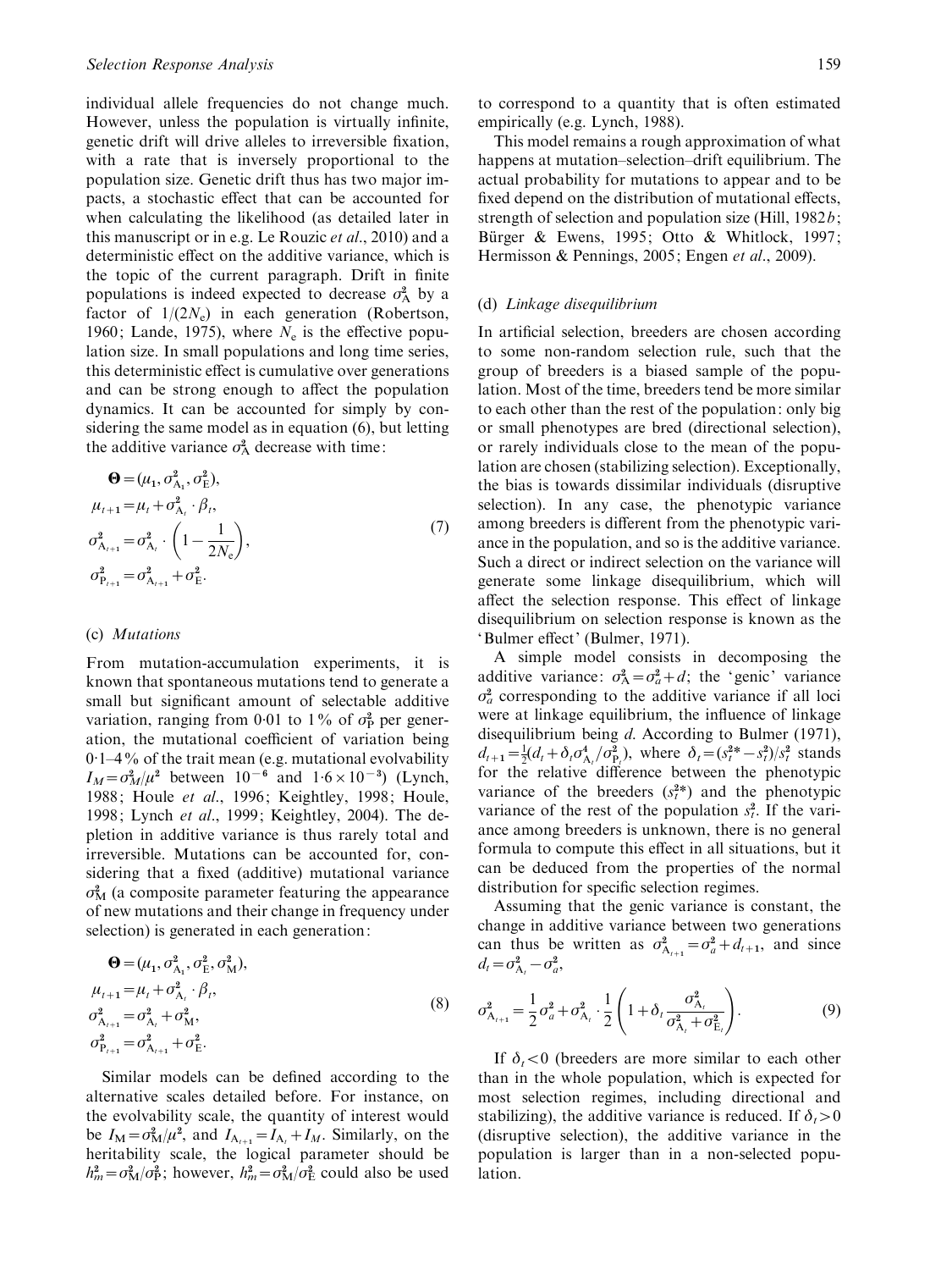Combining linkage disequilibrium with e.g. genetic drift as described in equation (7), the following model can be derived:

$$
\begin{aligned}\n\mathbf{\Theta} &= (\mu_1, \sigma_{a_1}^2, \sigma_{E}^2, N_{e}, d_1), \\
\mu_{t+1} &= \mu_t + \sigma_{A_t}^2 \cdot \beta_t, \\
\sigma_{A_{t+1}}^2 &= \sigma_{a_{t+1}}^2 + d_{t+1}, \\
\sigma_{a_{t+1}}^2 &= \sigma_{a_t}^2 \cdot \left(1 - \frac{1}{2N_e}\right), \\
d_{t+1} &= \frac{1}{2} \left(1 - \frac{1}{N_e}\right) \left(d_t + \delta_t \frac{(\sigma_{A_t}^2)^2}{\sigma_{P_t}^2}\right), \\
\sigma_{P_{t+1}}^2 &= \sigma_{A_{t+1}}^2 + \sigma_{E}^2.\n\end{aligned} \tag{10}
$$

A similar result was derived by Dempfle (1975) using a different approach. While changes in  $\mu$  depend on selection on trait value, changes in d occur because of selection on variance. It is thus possible to predict changes in additive variance even if  $\beta=0$  (for instance, if selection is stabilizing or disruptive). If there is no selection on variance  $(\delta_t=0)$  and loci are unlinked, the effect on linkage disequilibrium is halved each generation. If selection is constant, the disequilibrium rapidly stabilizes. This model considers that the initial linkage disequilibrium  $d_1$  is unknown, but if the initial population is derived from several generations of random mating, it can be safely assumed that  $d_1=0$ .

### (e) Finite number of loci

The infinitesimal model relies on the assumption that a large number of small-effect loci influence the trait. When this assumption is violated, the additive variance is expected to decrease faster than predicted in the models described above. Although precisely modelling the effect of individual loci is unrealistic, a general model was proposed by Chevalet (1994). This model introduces an additional parameter, *n*, corresponding to the number of loci in the genetic architecture, provided that all loci have the same effect. The previous model, including drift and linkage disequilibrium, can then be rewritten as:

$$
\begin{aligned}\n\boldsymbol{\Theta} &= (\mu_1, \sigma_{a_1}^2, \sigma_{E}^2, N_{e}, d_1, n), \\
\mu_{t+1} &= \mu_t + \sigma_{A_t}^2 \cdot \beta_t, \\
\sigma_{A_{t+1}}^2 &= \sigma_{a_{t+1}}^2 + d_{t+1}, \\
\sigma_{a_{t+1}}^2 &= \sigma_{a_t}^2 \cdot \left(1 - \frac{1}{2N_e}\right) + \left(1 - \frac{1}{N_e}\right) \delta_t \frac{(\sigma_{A_t}^2)^2}{2n\sigma_{P_t}^2}, \\
d_{t+1} &= \frac{1}{2} \left(1 - \frac{1}{N_e}\right) \left(d_t + \left(1 - \frac{1}{n}\right) \delta_t \frac{(\sigma_{A_t}^2)^2}{\sigma_{P_t}^2}\right), \\
\sigma_{P_{t+1}}^2 &= \sigma_{A_{t+1}}^2 + \sigma_{E}^2.\n\end{aligned} \tag{11}
$$

If loci actually have different effects,  $n$  can be interpreted as  $n_e$ , an effective number of loci (Chevalet,

1994). As a first approximation, when estimating the number of loci,  $n_e$  can be considered as constant. However, this assumption is likely to be inaccurate for long time series, since  $n_e$  is expected to change along with the allele frequencies.

#### (f) Directional epistasis

Epistasis refers to the situation in which the effect of an allele substitution at a given locus depends on the genotype at other loci. Originally defined for discrete Mendelian genes, the concept has been extended to quantitative genetics, and corresponds to genetic effects that cannot be attributed to single-locus (i.e. additive and dominance) effects (Cockerham, 1954; Kempthorne, 1954; Phillips, 1998). Although often neglected in evolutionary models, epistasis (as well as dominance, the intra-locus equivalent to epistasis) has proved to be common for quantitative traits (Carlborg & Haley, 2004), and their impact on the selection response may be important (Carter *et al.*, 2005; Hallander & Waldmann, 2007; Hansen et al., 2006; Le Rouzic et al., 2007; 2008).

When there is epistasis, the effect of artificial or natural selection can still be predicted by the Lande equation over a single generation (i.e. only additive variance matters), but changes in the genetic background due to selection modify genetic effects, so that the additive variance can change (upwards or downwards according to the pattern of interactions) in the course of time. In addition, the dynamics of nonadditive genetic variance terms (interaction variance) may lead to changes in what is considered as  $\sigma_{\rm E}^{\rm a}$  in the current setting.

One impact of epistasis on a selection-response time series can be summarized by a directional epistasis coefficient  $\varepsilon$  (Carter *et al.*, 2005), featuring the average curvature of the genotype–phenotype map in the current population. If directionality is positive, epistasis tends to amplify the effects of alleles that have a positive effect on the trait, and the selection response accelerates when selecting for higher phenotypic values (decelerates when selecting for lower phenotypes). If  $\varepsilon$  < 0, allelic effects tend to reduce each other, and 'up' selection becomes less and less effective, while 'down' selection becomes easier. If  $\varepsilon = 0$ , the population will respond to selection in a similar way as if there was no epistasis.

If the genotype–phenotype map is multilinear (Hansen & Wagner, 2001), the interaction between two loci  $i$  and  $j$  is quantified by an epistatic parameter  $\ddot{y}_{\varepsilon}$ . Even if  $\ddot{y}_{\varepsilon}$  is different between all pairs of loci (the variance of all pairwise  $\varepsilon$  can be noted  $\sigma_{\varepsilon}^2$ ), the properties of the genotype–phenotype map can still be summarized by the composite parameter  $\varepsilon$  (Carter et al., 2005). Two predictions can be made: (i) the change in additive variance scales with  $\varepsilon$  and with the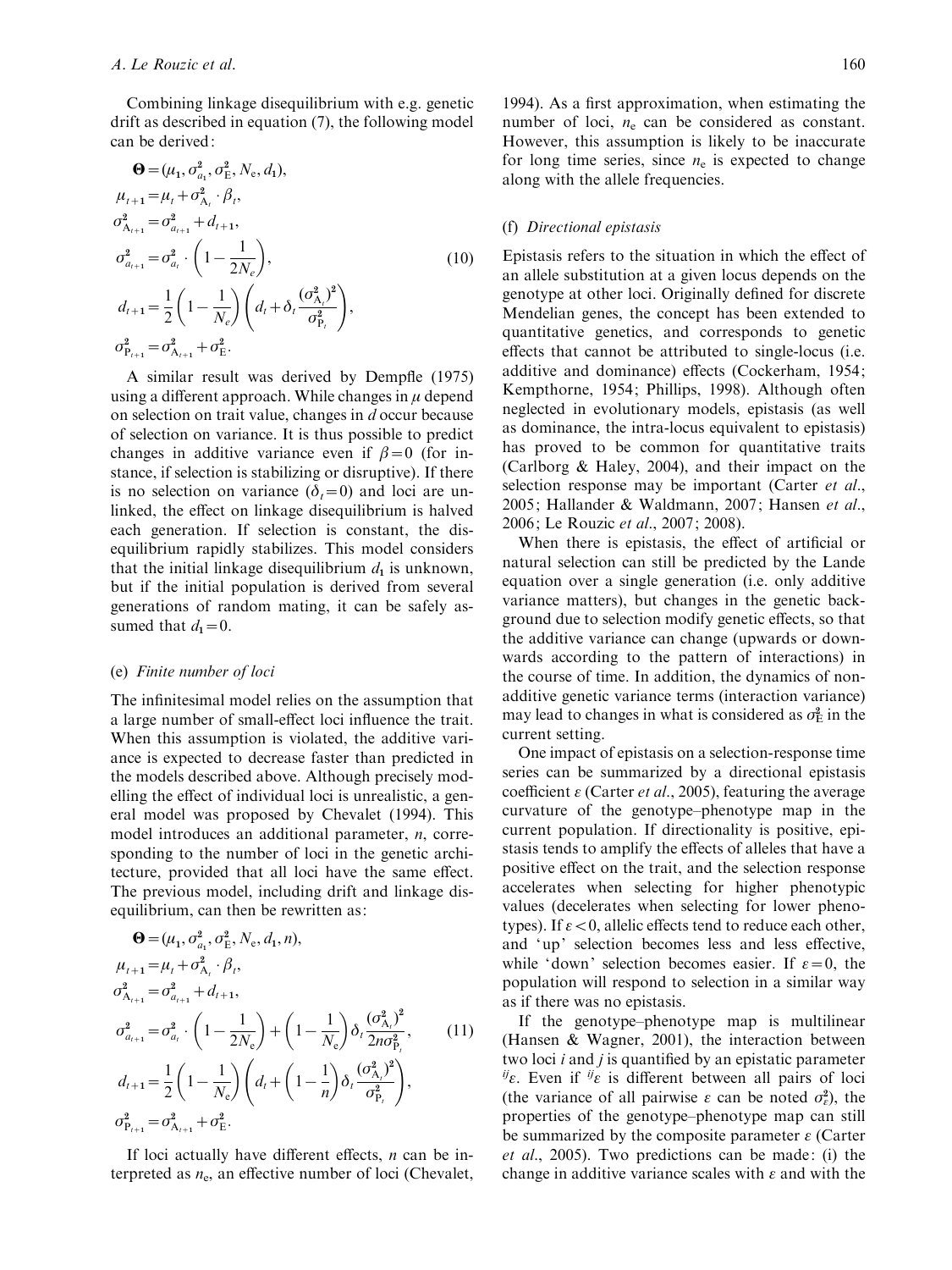strength of selection, and (ii) the epistatic variance  $\sigma_{AA}^2$  scales with the square of the additive variance. More specifically:

$$
\mathbf{\Theta} = (\mu_1, \sigma_{A_1}^2, \sigma_E^2, \varepsilon, \sigma_{\varepsilon}^2),
$$
  
\n
$$
\mu_{t+1} = \mu_t + \sigma_{A_t}^2 \cdot \beta_t,
$$
  
\n
$$
\sigma_{A_{t+1}}^2 = \sigma_{A_t}^2 + 2\beta_t \varepsilon (\sigma_{A_t}^2)^2,
$$
  
\n
$$
\sigma_{AA_{t+1}}^2 \simeq (\varepsilon^2 + \sigma_{\varepsilon}^2) \cdot (\sigma_{A_{t+1}}^2)^2,
$$
  
\n
$$
\sigma_{P_{t+1}}^2 = \sigma_{A_{t+1}}^2 + \sigma_{AA_{t+1}}^2 + \sigma_E^2.
$$
\n(12)

In practice,  $\sigma_{\varepsilon}^2$  has very little impact on the overall time series, and can be ignored. The multilinear model remains a local approximation, and is probably less realistic when studying large phenotypic distances. In particular, long-term selection (directional or stabilizing) may lead to changes in  $\varepsilon$  (Hermisson *et al.*, 2003; Hansen et al., 2006; Alvarez-Castro et al., 2009). Directional epistasis predicts an asymmetric response to selection, additive variance increasing when selecting in the direction of epistasis.

# (g) Canalization

Directional epistasis is an operational tool to model and describe genetic architectures, and contrary to most architecture parameters (e.g. mutational variance, effective population size), it can be estimated from OTL data (Le Rouzic & Alvarez-Castro, 2008; Pavlicev et al., 2010), and thus has the potential to help linking the results of reductionist geneticarchitecture dissections and selection-response approaches. Yet, directional epistasis does not allow e.g. additive variance to decrease or increase in both selection directions, corresponding to what may be referred to as genetic canalization and decanalization.

A simple way to model genetic canalization is to consider that additive variance decreases or increases according to the distance  $\delta_{\mu}$  between the mean of the population  $\mu_t$  and a specific phenotypic value  $\theta$  (the 'canalization optimum') at which the additive variance is maximum (or minimum). The distance might be linear  $(\delta_{\mu_t} = |\mu_t - \theta|)$  or more elaborated (e.g.  $\delta_{\mu} = (\mu_t - \theta)^2$ . The model can be written as  $\sigma_{A_{t+1}}^2 = \sigma_{A_1}^2 \cdot e^{k_g \delta_{\mu_{t+1}}}$ , and a recursive form, more similar to the previous models, can be easily derived since  $\sigma_{A_{t+1}}^2 = \sigma_{A_t}^2 \cdot e^{k_g(\delta_{\mu_{t+1}} - \delta_{\mu_t})}$ . The strength of the genetic canalization is quantified by the parameter  $k_{g}$ , if  $k_{\rm g}$  > 0,  $\sigma_{\rm A}^2$  increases with  $\delta_{\mu_t}$  (decanalization), while  $k_{\rm g}$  < 0 models some genetic canalization.

Environmental variance can also be affected by canalization or decanalization. Genotype-byenvironment  $(G \times E)$  interactions occur when genotypes react in a different way to the same environmental conditions. When selecting for extreme phenotypes, it is likely that the selected genotypes may differ in their ability to deal with stress,

temperature changes, food-quality variation, etc. Modelling environmental canalization can be done in a very similar way as for genetic canalization, by considering that environmental variance may increase when the population gets farther from a specific phenotypic value  $\theta$ . This model thus assumes that  $\sigma_{\rm E}^2$ depends on a measure  $\delta_{\mu_t}$ , defined in the same way as for genetic canalization. In this model,  $k_c$  quantifies the strength of the canalization; if  $k_c > 0$ ,  $\sigma_{\rm E}^2$  increases when the population moves away from its initial state (the genotypes are less stable and more sensitive to micro-environmental effects); on the contrary,  $k_c < 0$ indicates a canalizing effect when the mean is shifted.

Considering both genetic and environmental canalization gives:

$$
\begin{aligned}\n\mathbf{\Theta} &= (\mu_1, \sigma_A^2, \sigma_{E_1}^2, k_g, k_c, \theta), \\
\mu_{t+1} &= \mu_t + \sigma_{A_t}^2 \cdot \beta_t, \\
\sigma_{A_{t+1}}^2 &= \sigma_{A_1}^2 \cdot e^{k_g \delta_{\mu_{t+1}}}, \\
\sigma_{E_{t+1}}^2 &= \sigma_{E_1}^2 \cdot e^{k_c \delta_{\mu_{t+1}}}, \\
\sigma_{P_{t+1}}^2 &= \sigma_A^2 + \sigma_{E_{t+1}}^2.\n\end{aligned}\n\tag{13}
$$

To simplify the model, as a first approximation,  $\theta$ can be considered as identical to the initial population mean  $(\theta = \mu_1)$ .

## (h) Effect of natural selection

Even in carefully controlled conditions in the lab, it is impossible to avoid the effects of natural selection. Indeed, selected traits are often correlated with fitness, either by influencing directly the survival or the fecundity of the organism, or by sharing some pleiotropic genes with fitness-related traits.

If natural selection tends to have a stabilizing effect, the efficiency of artificial selection will decrease when the mean of the population moves away from the optimal phenotype. As a consequence, selection response is expected to decrease as the mean changes, while a respectable amount of additive variance is still present in the population (e.g. Zhang & Hill, 2002). These 'joint-effect' models should be considered as alternative models to the framework proposed in equation (2), since the additive variance is not really reduced (e.g. when computing the phenotypic variance), but only partially available for artificial selection. A simple way to model this phenomenon is to consider a slightly modified version of Lande equation, such as:

$$
\mu_{t+1} = \mu_t + \sigma_{A_t}^2 [\beta_t + s(\theta - \mu_t)],
$$
\n(14)

in which the efficiency of artificial selection is decreased as  $\mu_t$  gets further from the phenotypic optimum  $\theta$ , s being the strength of natural selection (stabilizing when  $s < 0$ , the larger |s|, the stronger the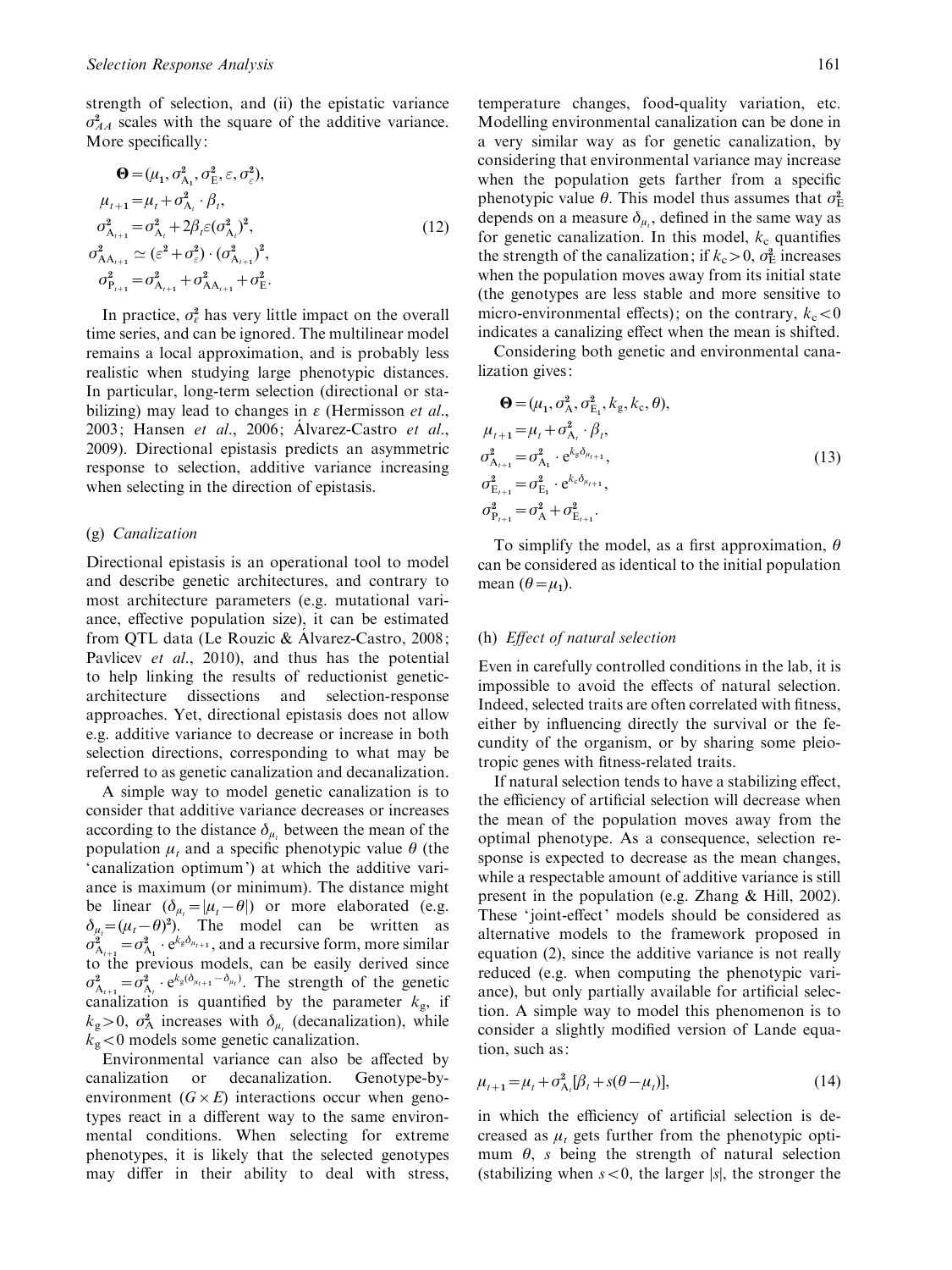selection). If artificial selection is relaxed,  $\beta_t=0$ , and the mean of the population will tend to stabilize at  $\theta$ . Under a constant directional artificial-selection pressure, the population will eventually stabilize at a point where artificial and natural selection intensities are equal, but in opposite directions, so that no more phenotypic change occurs. The selection function presented in equation (14) is chosen for simplicity, and realistic alternatives (e.g. quadratic or exponential call-back terms) may be considered. More complex mechanistic models of joint-effect selection have been elaborated (Lande, 1983; Zhang & Hill, 2002; 2005) and may be used under different assumptions on e.g. distribution of allele frequencies.

Another alternative is to consider that the focal trait is only correlated with characters constrained by stabilizing selection, without itself having a direct impact on fitness. These correlations slow down the selection response, but do not lead to a halt: the trait can evolve, but not as freely as if all other traits were free to change; the ability to evolve when all correlated characters are kept constant has been termed the conditional evolvability of the trait (Hansen, 2003; Hansen et al., 2003a; Hansen & Houle, 2008). Deriving a precise mechanistic model would require some knowledge about the strength of stabilizing selection on the other traits as well as their correlation with the focus trait. Nevertheless, a simple model such as:

$$
\mu_{t+1} = \mu_t + k_a \sigma_{A_t}^2 \beta_t,\tag{15}
$$

with  $0 < k_a < 1$ , is able to describe the expected effect of the correlation of the selected trait with one or other characters that is not allowed to vary. The factor  $k_a$  can be interpreted as the part of the additive genetic variation in the trait of interest that is independent with traits under strong natural selection (Hansen *et al.*, 2003*a*). If  $k_a = 0$ , no change in the trait is possible, in spite of some genetic variation, because all genes underlying the trait also affect other characters that are strongly constrained.

## 3. Methods

#### (i) Maximum-likelihood estimates

#### (a) General setting

The models described in the previous section provide a way to predict the response to selection from a given set of parameters. They can also be used to estimate the dynamic properties of the genetic architecture, given an experimental data set. The next paragraph details the way to compute the likelihood of a specific model given some phenotypic time series  $Y$ , which can be used to estimate the parameters  $(\Theta)$  by maximizing the likelihood function  $L(\Theta|Y)$ .

A typical artificial-selection experiment is carried out on a population of size  $N$ , in which the phenotype of interest  $Y=(y_1, ..., y_i, ..., y_N)$  (i.e. the trait on which selection is performed) is measured for each individual *i*. A subset  $Y^*$  of individuals is then chosen for breeding according to some selection rule. The process is then being repeated over T generations, and the full data set is  $Y=(Y_1, ..., Y_T)$ .

It is common to report and archive only summary statistics of the population at each generation  $t$ : the average phenotype,  $\bar{v}_t$ , the population variance of the phenotype,  $s_{yt}^2$  and the mean phenotype of the breeders,  $\bar{y}_t^*$ . The selection gradient at generation t can be computed as  $\beta_t = (\bar{y}_t^* - \bar{y}_t)/s_{yt}^2$  (i.e. the selection differential divided by the phenotypic variance). For convenience, the full data set,  $Y$ , will be split into  $Y = (\bar{y}, s_y^2)$ , where  $\bar{y} = (\bar{y}_1, \ldots, \bar{y}_T)$ , and  $s_t^2 = (s_{y1}^2, \ldots, s_y^2)$ . In addition, two vectors,  $\beta = (\beta_1, ..., \beta_T)$ , and N=  $(N_1, ..., N_T)$ , describe the experimental setting (selection gradient and population size for each generation).

Deterministic models for the dynamics of the mean and the variance in the population provide the theoretical expectations  $\mu_t$  and  $\sigma_{P_t}^2$  at generation t. However, even if the population is large and the underlying model is correct, the observed means and variances  $\bar{y}_t$  and  $s_{yt}^2$  will be affected by sampling error: each individual phenotypic measurement  $y_{it}$  is expected to follow a Gaussian distribution of mean  $\mu_t$ and variance  $\sigma_{P_t}^2$ . The probability density for the whole population at this generation is thus:

$$
P(Y_t | \mu_t, \sigma_{P_t}^2) = \prod_{i=1}^{N_t} \phi(y_{it} | \mu_t, \sigma_{P_t}^2),
$$
\n(16)

where  $\phi(x|\mu, \sigma^2)$  is the Gaussian probability density with mean  $\mu$  and variance  $\sigma^2$ .

The polygenic models assume that the phenotypes in a population follow a normal distribution, so that the entire distribution can be described by its mean and its variance. For the whole time series  $(T)$  generations), the total probability is

$$
P(\bar{y}, s_y^2 | \boldsymbol{\mu}, \sigma_{P_y}^2; \boldsymbol{\beta}, N) = \prod_{t=1}^T P(\bar{y}_t, s_{y_t}^2 | \mu_t, \sigma_{P_t}^2; N_t).
$$
 (17)

The models will predict the expected means and variances ( $\mu_t$  and  $\sigma_{P_t}^2$ ) for all generations, based on a set of parameters describing the genetic architecture  $(\Theta)$ and the strength of selection for all generations  $(\beta)$ . The full likelihood function can thus be written as:

$$
L(\mathbf{\Theta}|Y) = \prod_{t=1}^{T} P(\bar{y}_t, s_{y_t}^2 | \mathbf{\Theta}; \mathbf{\beta}, N).
$$
 (18)

The estimates of interest are the values  $\hat{\Theta}$  maximizing this function.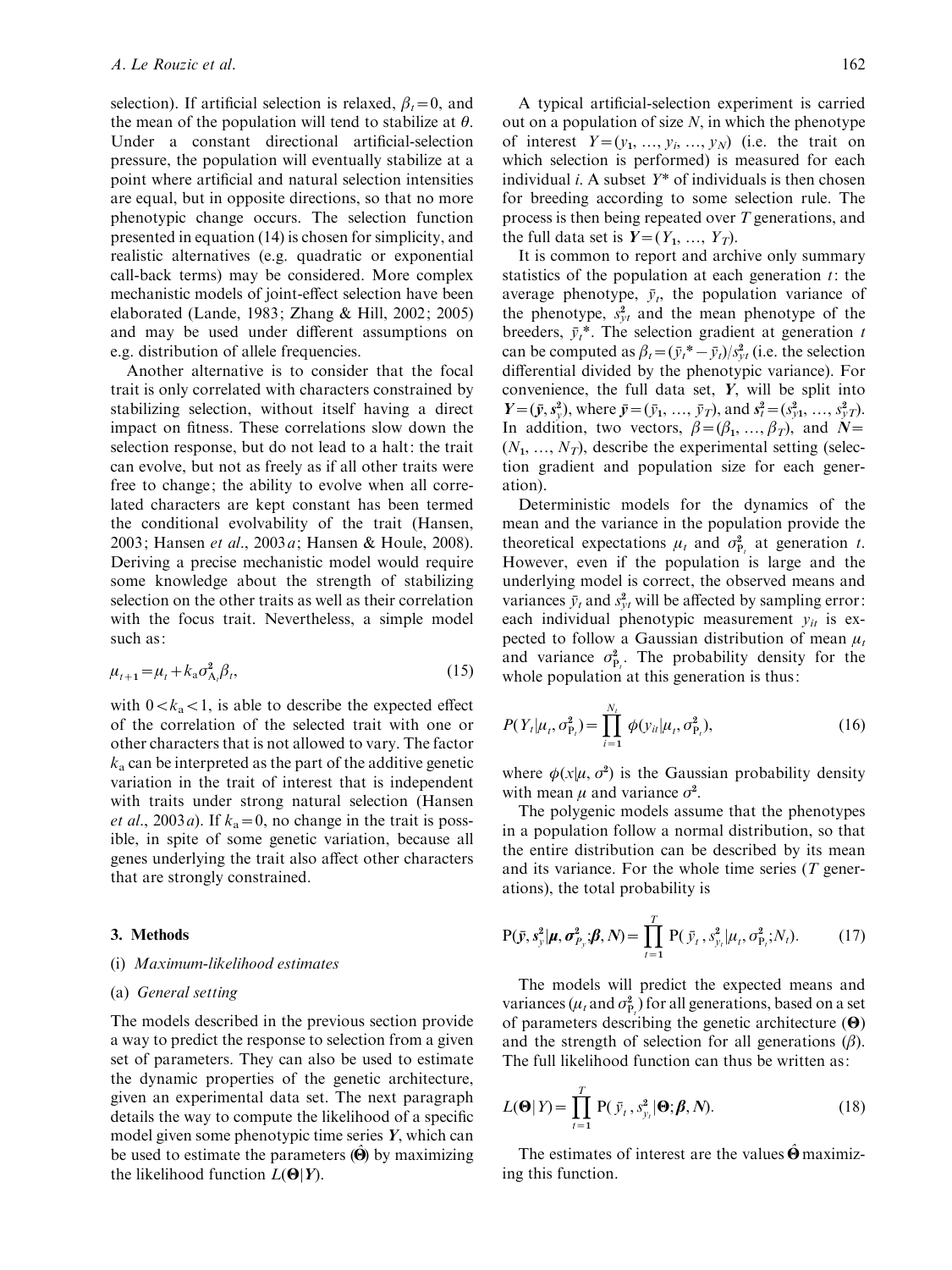### (b) Combining time series

This framework is flexible, and can easily be adapted to particular experimental designs. A common feature in selection-response experiments is that several time series are often initiated from the same population, so that the data comprise several series of selection responses. Typically, at least two lines are selected, one for high values of the trait, the other one for low values; sometimes an unselected control line is used as a reference, and some selection treatments can be replicated. Considering all these series in a single genetic-architecture model would improve the precision and the meaning of the parameters, since differently selected lines will explore different parts of the genotype–phenotype map.

As discussed in Le Rouzic *et al.* (2010), if  $Y_1, \ldots, Y_R$ are R phenotypic series initiated from a unique population, it is possible to combine the likelihoods such that:

$$
L(\mathbf{\Theta}; Y_1, \dots, Y_R) = \prod_{r=1}^R L(\mathbf{\Theta}; Y_r)
$$
  
= 
$$
\prod_{r=1}^R \prod_{t=1}^{T_r} \mathrm{P}(\bar{y}_{rt}, s_{y_{rt}}^2 | \mathbf{\Theta}; \beta_r, N_r).
$$
 (19)

### (c) Random-effect models

The likelihood function described above is based on the assumption that the sampling effect is the only source of stochasticity. In some cases, however, this assumption is unreasonable. Including additional sources of stochasticity can be achieved by considering nuisance parameters (e.g. generation-specific effects) that are not estimated individually, but rather considered as random effects. Two families of random effect models are briefly described below and detailed as supplementary material: (i) generationspecific macro-environmental effects and (ii) genetic drift.

The possibility to include generation-specific environmental effects is detailed in the Supplementary Methods section. The model considers that the influence of environment can be split into two components. The micro-environmental variance  $\sigma_{\rm E}^2$ , as described above, explains the non-genetic dispersion of the phenotypes among individuals of the same population, while the macro-environmental variance  $\sigma_{\text{me}}^2$  catches generation-specific environmental shifts. Macro-environmental effects are considered as random effects, and the likelihood can be computed analytically under the assumption that effects are not correlated between generations.

Another source of randomness is genetic drift. Although small when considering consecutive generations, deviations due to genetic drift accumulates over time and may impact the time series substantially, especially in small populations. The possibility to account for drift on the mean phenotype of the population was detailed in Le Rouzic et al. (2010), and is briefly described below.

The model is based on the assumption that the genetic mean  $\mu_t$  and the additive variance  $\sigma_t^2$  at generation t are random effects, the source of stochasticity being genetic drift. Then,  $\mu_t = \tilde{\mu}_t + x_1$ , where  $\tilde{\mu}_t$  is the expected mean at generation t (e.g.  $\tilde{\mu}_t = \mu_{t-1} +$  $\sigma_{A_{t-1}}^2 \beta_{t-1}$  or any alternative model describing changes in the mean), and  $x_1$  is drawn in a normal distribution of mean 0 and variance  $\sigma_A^2/N$ , the sampling variance of the genetic mean. In a similar way,  $\sigma_{A_t}^2 = \tilde{\sigma}_{A_t}^2 x_2/(N-1)$ , where  $x_2$  follows  $a_2 \chi^2$  distribution with  $N-1$  degrees of freedom, and  $\tilde{\sigma}_{A_t}^2$  is the expected value of the variance at generation  $t$ , e.g.  $\tilde{\sigma}_{A_t}^2 = \sigma_{A_{t-1}}^2 [1 - 1/(2N_e)]$  or any alternative model. Assuming that drift affects genetic mean and genetic variance independently, equation (16) can be rewritten as:

$$
P(Yt|Θ; \mut, \mut-1, \sigma2At, \sigma2At-1) = P(\mut| $\tilde{\mu}t, \sigma2At-1)$   
× P( $\sigma2At$ |  $\tilde{\sigma}2At$ ,  $\sigma2At-1$ )  $\prod_{i=1}^{N_t} \phi(y_{it}|\mut, \sigma2At + \sigma2E)$ . (20)
$$

The vector of genetic means  $\mu$  and the vector of additive variances  $\sigma_A^2$  being considered as random effects, the likelihood function has to be integrated over them:

$$
L(\mathbf{\Theta}|\mathbf{Y}) = \int \cdot \cdot \int \int \cdot \cdot \cdot \int
$$
  
\n
$$
\left[ \prod_{t=1}^{T} P(Y_t|\Theta; \mu_t, \mu_{t-1}, \sigma_{A_t}^2, \sigma_{A_{t-1}}^2; \beta_t, N_t) \right]
$$
  
\n
$$
\times d\mu_1 \cdots d\mu_T d\sigma_{A_1}^2 \cdots, d\sigma_{A_T}^2. \qquad (21)
$$

Contrary to macro-environmental variance (described in the Supplementary Results 1), genetic drift generates random deviations that are correlated between consecutive generations. The likelihood cannot be computed independently for each generation, and analytical development is complicated. Instead, likelihoods were calculated based on Laplace approximation, using the random-effect module of the software ADMB-RE (Skaug & Fournier, 2006). Laplace approximation is exact when the posterior distribution of the random effects is normal, which is not exactly the case here (variances are  $\chi^2$ distributed). For simplicity, when implementing the model, it was considered that  $(\log(\sigma_{A_t}^2/\sigma_{A_t}^2))$  was normally distributed with a mean of 0 and a variance of  $2/(N<sub>t</sub>-1)$ , which is a good approximation provided that  $2/(N_t-1) \ll 1$ .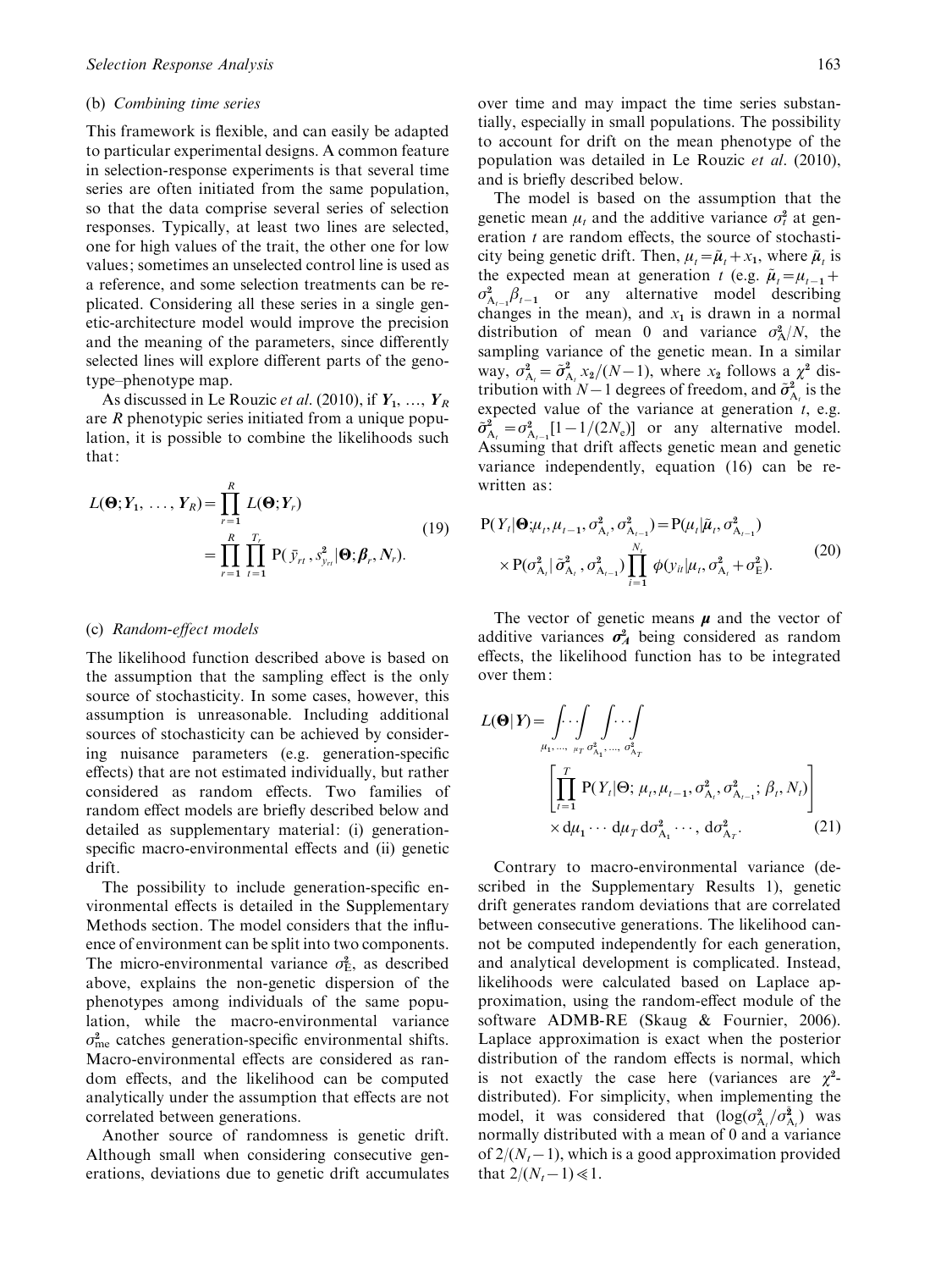## (ii) Implementation

### (a) Model fitting

Some of the models described in the previous section have been implemented as a fully documented free package for the statistical software R (R Development Core Team 2007). The package sra and its documentation can be downloaded on http://cran.r-project.org/web/packages/sra/. It provides a user-friendly wrapper for the optimum function of R, which performs the numerical maximization of the likelihood function.

In general, numerical convergence is not problematic when meaningful starting values are provided. Positive-only parameters (such as the variances or the population size) are log transformed before being fit in order to improve the efficiency of the convergence algorithm. The likelihood function of the highly nonlinear directional-epistasis model (equation (12)) was challenging for the gradient-based algorithms, and the package implements directional epistasis as two distinct models (positive and negative epistasis) that are discriminated based on their likelihood. Models were compared by calculating their Akaike Information Criteria (AIC) or Bayesian Information Criteria (BIC) (Akaike, 1973; Anderson et al., 2000; Burnham & Anderson, 2002).

The most complex models, involving more than ten parameters, were challenging for simple hillclimbing algorithms. In particular, some phenomenological models (those in which more than one-generation lags were considered) often produced a complex likelihood function with several peaks. Maximum-likelihood estimates thus depend on the starting values, and the results reported in the next section are based on the best likelihood score out of C convergence attempts with randomized starting values, C varying from 1 to 30 depending on the complexity of the model. This procedure gave convincingly stable results, even if there is no certainty that the global maximum was reached. In any case, this does not raise interpretation issues, since different likelihood peaks generally correspond to similar patterns for the dynamics of the means and the variances. Conversely, convergence in mechanistic models was less problematic, and the few optimization errors that were encountered were easily solved by using the results of simpler models (e.g. the constant-variance model) as starting values for the more complex ones.

The likelihood function in the model including macro-environmental effects could be derived analytically, and convergence was achieved in R. The drift model is more complex and was implemented in the software AD Model Builder (http://admbfoundation.org), which offers a more sophisticated convergence algorithm (Skaug & Fournier, 2006) based on Laplace approximation of the likelihood function. The corresponding code is available on request.

The framework proposed in the previous sections is flexible and can be easily extended. Possible improvements or alternatives include: (i) the definition of additional mechanistic models in order to test new biological hypotheses, and (ii) the adaptation of the statistical framework for philosophical or pragmatic reasons, e.g. by replacing the maximum-likelihood approach with a Bayesian framework (see e.g. O'Hara et al., 2008).

### (b) Simulations

Simulated data sets were generated to assess the validity of the models and the accuracy of the parameter estimates. Two procedures have been used to generate simulated data: (i) stochastic simulation of the model and (ii) individual-based simulations.

The stochastic simulation procedure is based on deterministic times series generated from specific models (equations  $(6)$ – $(15)$ ) with known parameters. Theoretical means and variances are then randomly modified independently for each generation, according to  $\mu_{\text{sim}} = \mu_{\text{th}} + x_1 + x_2$  and  $\sigma_{P_{\text{sim}}}^2 = \sigma_{P_{\text{th}}}^2 \cdot y/(N-1)$ , where  $x_1$  is drawn from a normal distribution of mean 0 and variance  $\sigma_{P_{\text{th}}}^2/N$  (sampling variance of the mean),  $x_2$  is drawn from a normal distribution of mean 0 and variance  $\sigma_{\text{me}}^2$  (macro-environmental variation), and y is drawn in a  $\chi^2$  distribution with  $N-1$ degrees of freedom (sampling variance of the variance).

Individual-based simulations rely on the constantvariance model, considering a genetic value  $g_i$  and a phenotypic value  $p_i$  for each simulated individual *i*. At each generation, the  $N$  individuals are ranked according to their phenotype, and the  $N_{\text{sel}}$  extreme individuals constitute the parental population. A pair of parents is then randomly drawn in this parental population for each offspring j, the genotypic value of which is  $g_i = (g_f + g_m)/2 + x_i$ , where  $g_f$  and  $g_m$  are the genotypic value of the father and the mother, respectively, and  $x_i$  is a random number drawn in a normal distribution of mean 0 and variance  $\sigma_A^2/2$ . The phenotypic value of individual  $j$  is drawn in a normal distribution of mean  $g_j$  and variance  $\sigma_{\rm E}^2$ .

## 4. Statistical properties

The accuracy of the likelihood equation as well as the software implementation of the models have been evaluated by simulation. Several properties of the statistical models have been explored: the ability for the model to converge on the expected estimates when the exact model is simulated, the power of model selection to discriminate among models depending on the quantity of the data, and the robustness of the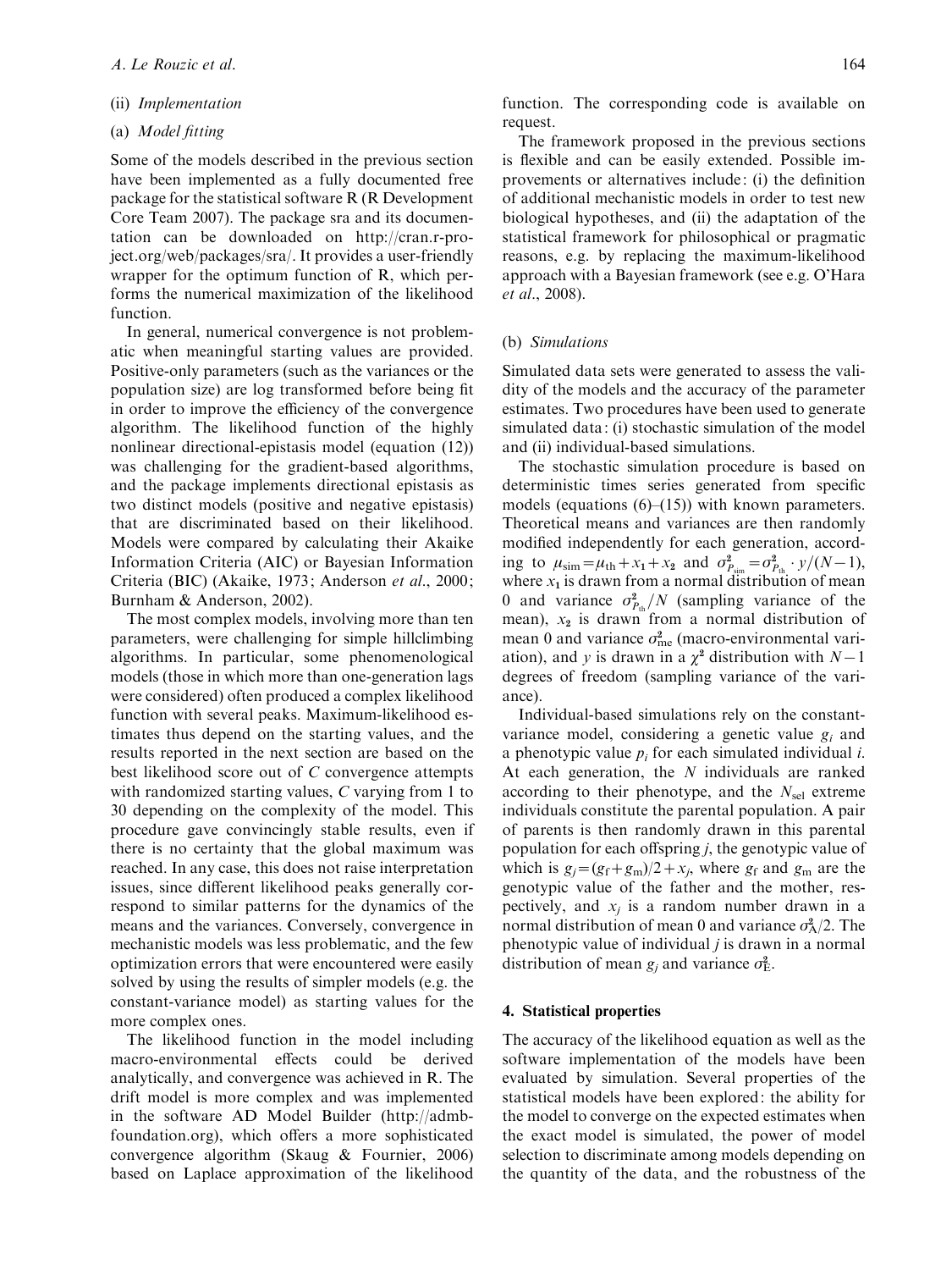parameter estimates when additional sources of noise that are not explicitly accounted for in the likelihood function (macro-environmental variance and stochastic genetic drift) are considered.

### (i) Accuracy

First, the quality of the estimates provided by the model was checked in the constant-variance case, supposing that model assumptions are true (i.e. no stochastic effects apart from sampling). In order to simulate a realistic situation, parameter values were chosen close to the estimates obtained from the example detailed in example section below:  $\mu_0 = 0.04$ ,  $\sigma_A^2$  = 0.0001,  $\sigma_E^2$  = 0.0004. The Supplementary Results 1 section reports the bias and the precision of parameter estimates for various population sizes and various lengths of the time series. Estimates appeared to be satisfactorily unbiased. Even poor data sets (e.g. 20 individuals selected for five generations) provide meaningful estimates.

The flexibility of phenomenological models was also confirmed by fitting arbitrary variance dynamics (Supplementary Results 2). The power of model selection was assessed by simulating the selection response expected from two different genetic architectures ((i) constant variance and (ii) directional epistasis) and running various mechanistic models on these time series. AIC and BIC were calculated for each model, and the differences between models are reported (Supplementary Results 3). For large data sets, model selection is satisfactory (the correct model is chosen most of the time). From the simulation results, it appears that two factors are important regarding the accuracy of model selection: (i) the length of the selection experiment and (ii) the number of selected lines. When the time series is short (ten generations in this example), the simplest model (the constantvariance model) seems to be favoured, which is an expected result. One selected line alone does contain enough information to reject the constant-variance model when the real genetic architecture is complex (here, directional epistasis), but not enough to discriminate among the complex ones (AIC and BIC scores remain very close). This points out the importance of maximizing the number of selection lines in order to maximize the amount of information available. In contrast, the impact of population size appears to be smaller. Indeed, with two lines selected for 30 generations, the right model (directional epistasis) has the lowest AIC in 95% of the simulations even with a population size as small as  $N=20$ .

## (ii) Robustness

The simplest models (likelihood equation (18)) assume that the stochasticity of the time series can be completely attributed to sampling effects. However, it is not clear whether the models based on infinite-size populations behave when fit to ' real' data when both sampling variance and other sources of stochasticity affect the measurements of the means and variances. The impact of two independent sources of stochasticity, the stochastic effect of genetic drift and macroenvironmental variations, have thus been checked by simulation.

Some of the models presented above do account for some properties of genetic drift, such as the deterministic loss of genetic variation due to inbreeding in small populations (equation (7)). However, genetic drift will also generate some departure from the expected dynamics, which is accounted for by more complex random-effect models (equation (21)). Although the magnitude of this departure is expected to be smaller than e.g. sampling effects in a given generation, deviations due to genetic drift are heritable, and may then accumulate over generations according to a Markov process. Therefore, it is expected that genetic drift may affect parameter estimates. Supplementary Results 4 report the mean parameter estimates obtained when running the model on individual-based simulated data, with various population sizes. Fixedeffect estimates of additive and environmental variance are slightly biased: additive variance is underestimated in small populations, while environmental variance tends to be overestimated. Confidence intervals are also less reliable, being too narrow for  $\sigma_A^2$ , and too wide for  $\sigma_{\rm E}^2$ . Nevertheless, apart from very small populations, drift-related effects on parameter estimates remains limited, and are unlikely to affect significantly the conclusions of the analysis. Supplementary Results 5 illustrate how considering randomeffect models improves the estimated standard error, and Supplementary Results 6 focus on the impact of considering replicated selection experiments on parameter estimates.

Finally, we investigated the impact of macroenvironmental effects by adding a random deviate to the mean phenotype each generation in the simulated data, drawn from a normal distribution with variance parameter  $\sigma_{\text{me}}^2$  (Supplementary Results 7). It appears that macro-environmental variation affects the estimate of the environmental variance (and environmental variance related parameters, such as the  $k_c$  in equation (13)), which reflects the residual variance when fitting the model, but other parameters (additive variance, initial population mean) remain unaffected, even when  $\sigma_{\text{me}}^2 > \sigma_{\text{E}}^2$ . The statistical framework developed in this paper thus appears to be robust to macroenvironmental effects. Computing the likelihood while accounting for macro-environmental effects efficiently removes the bias on  $\sigma_{\rm E}^2$ . However, the additional flexibility provided by macro-environmental effects may be misleading when fitting simple models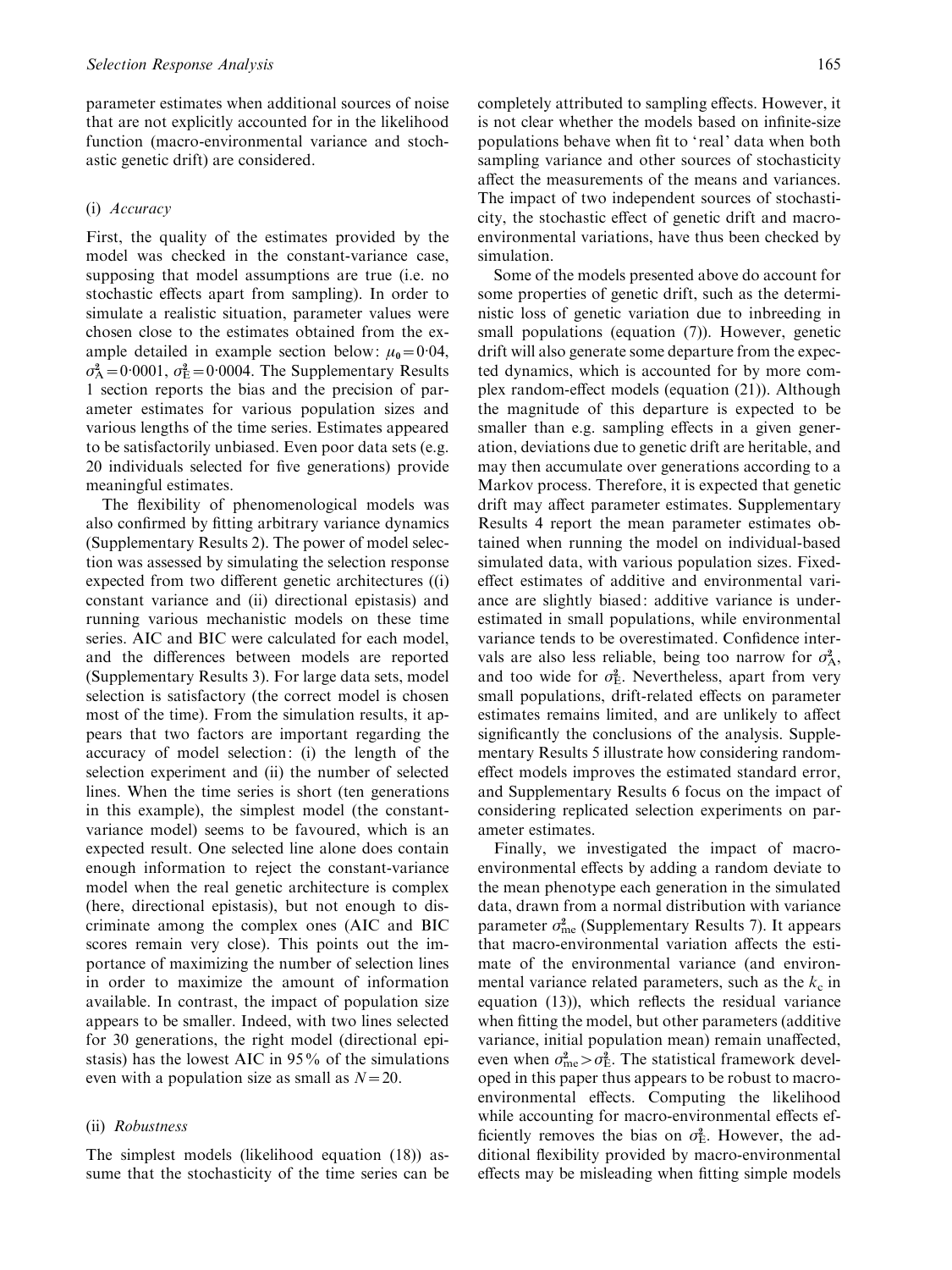

Fig. 1. Drosophila melanogaster wing pictures taken with the WINGMACHINE system. (a) Individual from the initial population; the two measures used to build the selection index are indicated: ' 1' is the the distance between veins III and IV and '2' is the relative position of the posterior cross-vein. (b) Individual wing from generation 29 of the 'up' selection line (selection for increasing the two indexes). (c) Individual wing from generation 29 of the 'down' line (selection for decreasing both indexes).

on complex data (Supplementary Results 8). To avoid interpretation issues, the example detailed below will thus be analysed without macro-environmental effects.

## 5. Example: artificial selection on wing shape in fruit flies

The properties of the statistical procedure will be illustrated by analyses of data from an artificialselection experiment on morphology in D. *melanoga*ster. From an initial stock, four populations of  $N \approx 100$  were selected in two directions (two 'up' and two 'down' lines). A picture of the wing of each individual fly was taken by the automatic system known as the WINGMACHINE (Houle et al., 2003), and selection was performed on a composite, dimensionless index involving two relative distances (Fig. 1(a)), as described in Pélabon *et al.* (2006). Each generation, the most extreme 20 males and 20 females were bred randomly, and the selection procedure was carried on for 28 or 29 generations. At that point, the selected populations have accumulated easily recognizable wing-shape differences in the selected index (Fig. 1(b) and (c)), of a relative magnitude larger than what can be observed in the whole subgenus Sophophora.

The distribution of the selection index in males and females is virtually identical, and the sexes were merged for the analysis. All measured wings were considered except for three individuals from generation 20 of one of the the 'up' line, which were clear outliers. A summarized data set reporting: (i) the phenotypic mean in the population, (ii) the phenotypic variance, (iii) the mean of the selected breeders and (iv) the population size before selection, was computed for model fitting.

The analysis was performed in three steps: (i) the best scale for the data was determined by comparing the fit of basic models on different scales, (ii) the properties of the time series and the potential explanatory power of simple models were assessed by fitting phenomenological models of increasing complexity, and (iii) mechanistic models were fit and the corresponding biological parameters were estimated. For simplicity, the fixed-effect version of the model (infinite population size) was used in all cases.

The phenotypic measurement in this experiment is a complex variable. The selection index I is a combination of two traits (Pélabon et al., 2006).  $I_1$  is the average distance between veins III and IV normalized by the square root of the wing area.  $I_2$  is the relative position of the posterior cross-vein, i.e. the average of two distance ratios. The total index is a weighted sum of these two traits, the weights being chosen in order to compensate for the fact that the phenotypic variance of  $I_1$  was 2.6 times smaller than the variance of  $I_2$ :  $I = 2.6I_1 + I_2$ . *I* is thus a dimensionless index; apart from the fact that it cannot be negative, its expected scaling properties are difficult to assess *a priori*. Table 1 reports the AIC of simple phenomenological models (exponential or linear changes in the variances) on four different scales (for the log scale, equation (16) was changed to a log-normal density function). For all models, the logarithmic scale outperformed other scales, and was thus retained for subsequent analysis. The main effect of the log scale here is to correct partially the asymmetry of selection responses, in a way that is very similar to the evolvability scale.

Fitting phenomenological models on the variance trends is a convenient way to introduce additional explanatory variables in the models without making specific assumptions about the underlying genetic mechanisms. Table 2 summarizes the gain in explanatory power when introducing an increasing number of variables, and the fit differences across models are illustrated in Supplementary Figures 1 to 3. This phenomenological analysis brings three main results: (i) The models fitting the data the most convincingly without over-parameterization have more than nine parameters. This illustrates the potential number of hidden variables in the system. Such variables might involve macro-environmental factors, measurement errors, genetic factors (segregation of large-effect alleles, complex epistatic patterns) or other biological mechanisms (e.g. maternal or epigenetic effects). (ii) The AIC obtained when fitting independently the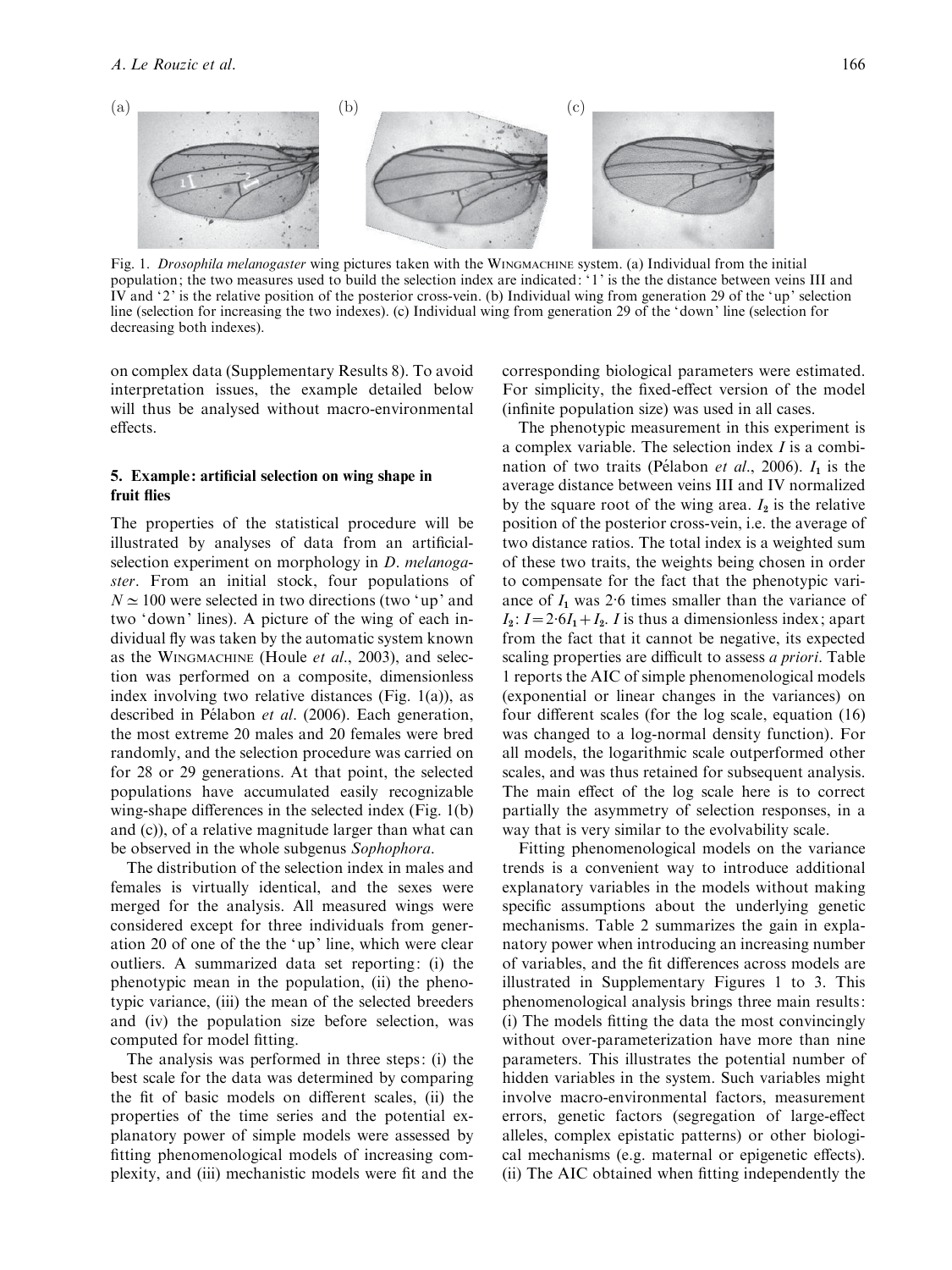Table 1. AIC (expressed as the difference with the best model  $(AIC=0)$ ) for simple phenomenological models fitted on the whole data set (both 'up' and 'down' lines) on four different scales : original scale, logarithm scale, evolvability scale, and heritability scale. Log-transformed means and variances were computed from the original means and variances assuming log–normality on the original scale. The four different models correspond to subsets of equation (2): the constant variances model forces  $k_{A_0}=0$ ,  $k_{A_1}=1$ ,  $k_{E_0}=0$ ,  $k_{E_1}=1$ . In the 'exponential changes' model,  $k_{A_1}$  and  $k_{E_1}$  can vary, in the linear change model,  $k_{A_0}$  and  $k_{E_0}$  can vary, and in the last model (linear and exponential change), all four parameters are active. The logarithmic scale appears to provide the best fit, whatever the model

|                       | Original Log<br>scale | scale     | Evolvability<br>scale | Heritability<br>scale |
|-----------------------|-----------------------|-----------|-----------------------|-----------------------|
| Constant<br>variances | 4460.8                |           | 3855-7 3830-5         | 4460.8                |
| Exp. changes          | $765-1$               | $428 - 1$ | 453.6                 | $817 - 0$             |
| Lin. changes          | 1245.9                | 866.8     | $882 - 6$             | 1146.7                |
| Exp. and Lin.         | 240.6                 | 0.0       | 37.2                  | 300.2                 |
|                       |                       |           |                       |                       |

four lines (44 parameters) is much better (by  $>1850$ units) than the models considering all at the same time: any model predicting symmetric selection responses is thus necessarily approximate. Although less important, this very significant gap still exists when comparing two identically selected lines (the 'up' lines considered independently (22 parameters) perform 380 AIC units better than when pooled together (11 parameters), and the difference is 420 AIC units for the 'down' lines). (iii) The predicted trends systematically show unexpected patterns in variance dynamics: the additive variance trend is 'V-shaped', with an initial decrease and a late increase after 15–20 generations, which does not correspond to classical quantitative genetics expectations; possible explanations include, e.g. new mutations arising in both lines, a specific pattern of epistasis, or close linkage between two loci in repulsion (Hospital & Chevalet, 1996). In a similar way, environmental variance also increases at the end of the time series, especially in the 'up' lines, which also does not fit with common assumptions.

Fitting mechanistic models made it possible to estimate some parameters of direct biological interest. Table 3 reports maximum-likelihood estimates for six simple models. The initial additive variance is estimated to be between  $8 \times 10^{-5}$  and  $1.4 \times 10^{-4}$ depending on the model. The variance of the logtransformed data is approximately equal to the evolvability (as defined in equation (4)) on the original

scale  $(\text{Var}(\log(x)) \simeq \text{Var}(x) / \bar{x}^2 = I)$ , so that the evolvability of the selection index (on the original scale) is  $I_{A_1} \simeq 0.01\%$ : the index would evolve relatively slowly  $(0.01\%$  change per generation) if selection on the wing index was as strong as selection on fitness (i.e. a change of 1% in the index represents 1% change in fitness). Consequently, this means that the genetic variation available on this wing-shape index was small, and that artificial-selection pressure had to be large in order to achieve a significant response (about 0. 5%/generation). In other words, the evolvability of the wing shape is rather low, and rapid evolution is unlikely to occur unless the fitness function is particularly steep.

The estimate of the effective population size by the drift model  $(\hat{N}_e = 9.36, 95\%$  confidence interval: 9. 0–9. 7) is compatible with the experimental procedure: 20 males and 20 females were mated, the ratio  $N_e/N$  being typically around 0.2 in short-term experiments, and 0.1 on a longer time scale (Frankham, 1995). The mutation model was forced to consider  $N_e = 9.36$  (the estimate from the drift model alone) to provide more realistic estimates of the mutational variance:  $\hat{\sigma}_{\rm M}^2 = 2.0 \cdot 10^{-7}$  (confidence interval:  $9.9 \times 10^{-8}$  to  $4.1 \times 10^{-7}$ ), which is less than  $0.1\%$  of the phenotypic variance. This estimate, low but not unrealistic (alternatively, mutational heritability  $h_{\rm m}^2 =$  $\sigma_{\rm M}^2/\sigma_{\rm E}^2 \simeq 0.0007$ ), suggests that new mutations did not play an important part in the observed phenotypic change. The estimate of directional epistasis  $\hat{\epsilon} = -0.37$  (CI 95%:  $-0.43$  to  $-0.32$ ) suggests small but significant negative directional epistasis (this number means that a mutation that increases the phenotype by 0.2 (about one phenotypic standard deviation) would on average reduce the effect of other genes by around  $1\%$ ). Selection response tends to slow down over the course of the experiment, which might also be due to natural (stabilizing) selection. In this case, the joint-effect model predicts stabilizing selection ( $\hat{s} = -264$  is equivalent to a pull-back force of  $\simeq \beta/2$  when the population evolves by 0.1 phenotypic log unit). Important biological parameters can thus be estimated precisely through this procedure, some mechanisms can be ruled out while others are supported by model selection, and constitute interesting hypotheses to test with further experimental work.

The most convincing models are the ones in which environmental variance can evolve independently, as revealed by fitting six 'canalization' models (Table 4). The environmental variance increases in the course of selection, by about 17% when the mean changes by one (initial) phenotypic standard deviation (environmental decanalization:  $^{2}_{E_{t}} =$  $\sigma_{\text{E}_{1}}^{2} \exp(7.46 \cdot \left| \mu_{t} - 0.051 \right|))$ . Conversely, additive variance barely decreases when the population is selected away from its original state, by only 3% per phenotypic standard deviation change in the mean (genetic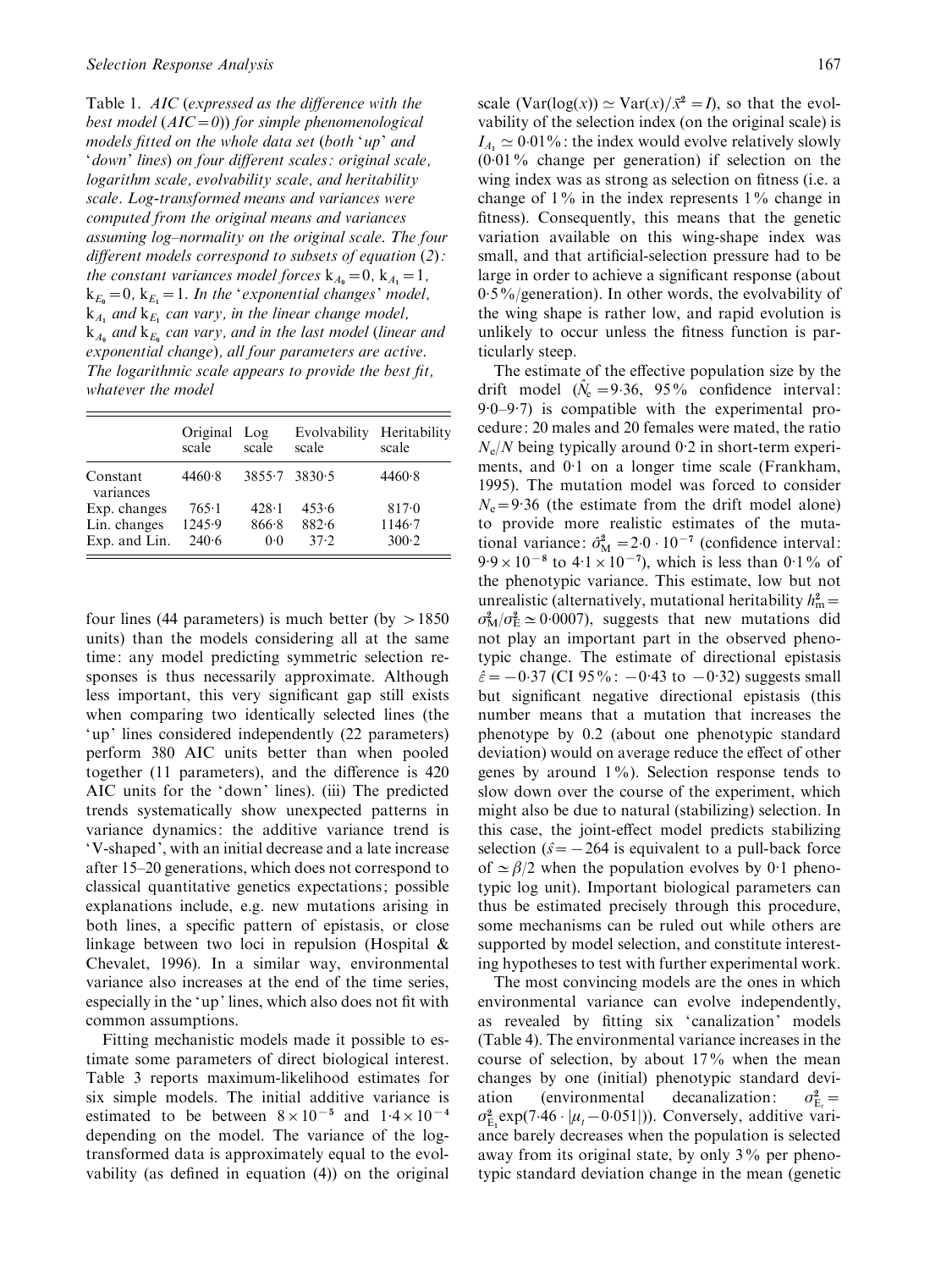### A. Le Rouzic et al. 168

Table 2. AIC score for phenomenological models of different complexity, expressed as the difference with the best model ( $AIC=0$ ) for each data set. Seven data sets are considered, the two 'up' selected lines (independently and together, i.e. assuming an identical genetic architecture in both lines), the two 'down' selected lines (independently and together), and all four lines simultaneously. The first line corresponds to a model where the variance does not change, and is thus equivalent to the constant variance model of tables 1 and 3. The different models are described as in equation  $(2)$ , i.e. the 'lag 0' model corresponds to a model in which only the constant parameters  $k_{A_0}$  and  $k_{E_0}$  are active, 'lag 1' to a model where both  $k_0$  and  $k_1$  parameters are estimated, etc. The simplest model ('no change') has three parameters, the most complex ('lag 3') has 11 parameters

|                  | Up 1 | Up <sub>2</sub> | Both up | Down 1 | Down 2 | Both down | All  |  |
|------------------|------|-----------------|---------|--------|--------|-----------|------|--|
| <b>Cst</b>       | 1307 | 755             | 1973    | 370    |        | 396       | 4191 |  |
| lag 0            | 858  | 75              | 751     | 286    | 118    | 362       | 1203 |  |
| lag 1            | 353  | 54              | 143     | 330    | 96     | 306       | 336  |  |
| lag <sub>2</sub> | 10   | 23              |         | 151    | 22     | 10        | 70   |  |
| lag 3            |      |                 |         |        |        |           |      |  |

Table 3. Maximum-likelihood estimates for six quantitative genetics models (log-transformed data): constant variances (model  $(6)$ ), genetic drift (model  $(7)$ ), finite number of loci (model  $(11)$ ), mutations (along with drift) (model  $(8)$ ), directional epistasis (model (12)) and stabilizing natural selection on the focus trait (equation (14), with the optimum  $\theta = \mu_1$ ). The mutation model and the finite number of locus model were fitted by fixing N<sub>e</sub> to 9.36, the estimate from the drift model, because  $N_e$  could not be reliably estimated independently from mutational variance and the number of loci, respectively. Parameters that were fixed instead of being estimated are indicated by an asterisk. AIC values are compared with the constant variance model (reference model), the more negative the AIC, the better the fit. Variances are multiplied by 100 because this number can be directly interpreted in terms of percentage of evolvability (see text)

| $\mu_{1}$ | $\%$ $\hat{\sigma}_{\text{A}_1}^2$ | $\%$ $\hat{\sigma}_{\rm E_{1}}^{2}$ | $N_{\rm e}$ | $\hat{n}_{\rm e}$ | % $\hat{\sigma}^2_{\rm M}$ | $\hat{\varepsilon}$ | $\hat{s}$ | $\triangle AIC$ |
|-----------|------------------------------------|-------------------------------------|-------------|-------------------|----------------------------|---------------------|-----------|-----------------|
| 0.042     | 0.008                              | 0.037                               |             |                   |                            |                     |           | $\Omega$        |
| 0.042     | 0.014                              | 0.028                               | 9.36        |                   |                            |                     |           | $-3065$         |
| 0.042     | 0.014                              | 0.028                               | $9.36*$     | 35.6              |                            |                     |           | $-3068$         |
| 0.042     | 0.014                              | 0.028                               | $9.36*$     |                   | 0.000020                   |                     |           | $-3074$         |
| 0.046     | 0.012                              | 0.028                               | 9.53        |                   |                            | $-0.37$             |           | $-3188$         |
| 0.043     | 0.013                              | 0.029                               | 7.14        |                   |                            |                     | $-265$    | $-3154$         |
|           |                                    |                                     |             |                   |                            |                     |           |                 |

canalization:  $\sigma_{A_t}^2 = \sigma_{A_1}^2 \exp(-1.55 \cdot |\mu_t - 0.051|),$  in addition to the  $\approx$  5% decrease per generation due to inbreeding. The canalization optimum (the phenotype at which genetic variance is maximum and environmental variance is minimum) is  $\hat{\theta} = 0.051$  in the largest model, close to the original mean of the population  $(\hat{\mu}_1 = 0.043)$ : models including a free canalization optimum only slightly outperform those in which the optimum is the original mean. Figure 2 illustrates the fit of the worst (constant variances) and the best (environmental canalization with a free optimum) models. Although the canalization model convincingly describes the trends in genetic and environmental variances, the fit remains far from the best phenomenological model. In particular, phenomenological models predict a late raise in additive variance (Supplementary figures 1 to 3), which cannot be explained with simple quantitative genetics models.

Fitting both phenomenological and mechanistic models on the fly-wing selection data was thus

succesful in quantifying the genetic architecture of this complex trait in an experimental population. By comparing the fit of classical quantitative-genetics models on different scales, we were able to identify the log scale as the most relevant for subsequent analysis. Phenomenological models revealed that the dynamics of the selection response is complex, and needs more parameters than are usually considered in quantitative genetics to be fully explained. There are strong indications that the change in both environmental and additive variances is non-monotonic, with a late increase after 15 generations in both selected lines. Mechanistic models showed that additive variance, if it were constant, would be around  $8 \times 10^{-5}$  in log units  $(I_A = 0.008\%$  on the original scale). Nevertheless, more flexible models letting the variance decrease estimate a higher initial additive variance, around  $1.5 \times 10^{-4}$  ( $I_A = 0.015\%$  on the original scale). This figure is rather low when scaled with the mean phenotype, and the trait is not very evolvable; selection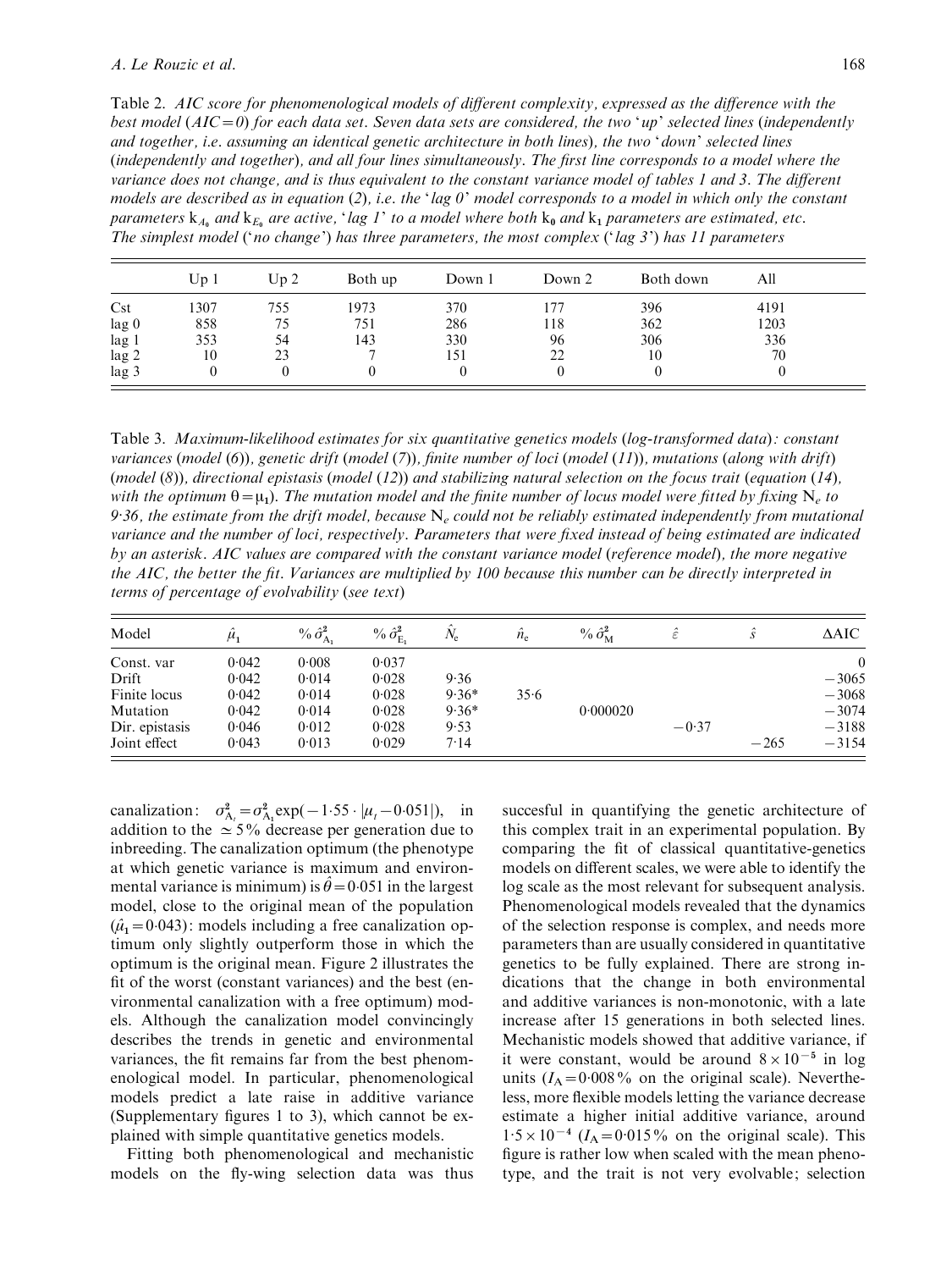Table 4. Canalization and decanalization. Six genetic and environmental canalization models were fit independently and in combination, considering either a canalization optimum at the initial phenotypic mean (three first models) or independent (three last models). The effect of genetic drift is almost confounded with genetic canalization, and the effective population size was fixed in a similar way as explained in Table 3. The AIC score is displayed as the difference from the constant-variance model

| Model           | $\mu_{1}$ | $\%$ $\hat{\sigma}_{\text{A}_1}^2$ | $\%$ $\hat{\sigma}_{\text{E}_1}^2$ | $N_{\rm e}$ | $k_{\alpha}$ | n <sub>c</sub> | θ        | $\triangle AIC$ |
|-----------------|-----------|------------------------------------|------------------------------------|-------------|--------------|----------------|----------|-----------------|
| G. Canal        | 0.042     | 0.014                              | 0.028                              | $9.36*$     | $-0.11$      |                |          | $-3066$         |
| E. Canal        | 0.043     | 0.015                              | 0.014                              | 8.12        |              | 7.07           |          | $-3296$         |
| G.E. Canal      | 0.043     | 0.016                              | 0.013                              | $9.36*$     | $-1.62$      | $7-40$         |          | $-3310$         |
| G. Canal. opt   | 0.046     | 0.014                              | 0.027                              | $9.36*$     | $-0.85$      |                | $-0.111$ | $-3260$         |
| E. Canal. opt   | 0.044     | 0.015                              | 0.017                              | 8.05        |              | 6.21           | 0.065    | $-3348$         |
| G.E. Canal. opt | 0.042     | 0.016                              | 0.014                              | $9.36*$     | $-1.55$      | 7.47           | 0.051    | $-3322$         |



Fig. 2. Illustration of mechanistic model fitting on the *Drosophila* experiment (four lines). Symbols represent the data points (phenotypic mean on panels (a) and (c), phenotypic variance on panels (b) and (d)). Solid lines are model expectations for phenotypic means or variances, dashed lines are the expected additive variances. (a) and (b): Constant-variance model; (c) and (d): Environmental canalization with a free canalization optimum (one of the best mechanistic models). Predicted means and variances are not strictly identical across selected lines, because of slight differences in the realized selection gradients. In the decanalization model, the 'up' lines are closer to the canalization optimum, and so their predicted environmental variance is smaller than in the 'down' lines. The late raise in phenotypic variance in both 'up' lines can hardly be explained by genetic mechanisms, and affects the variance estimates for the whole time series, especially in the constant-variance model.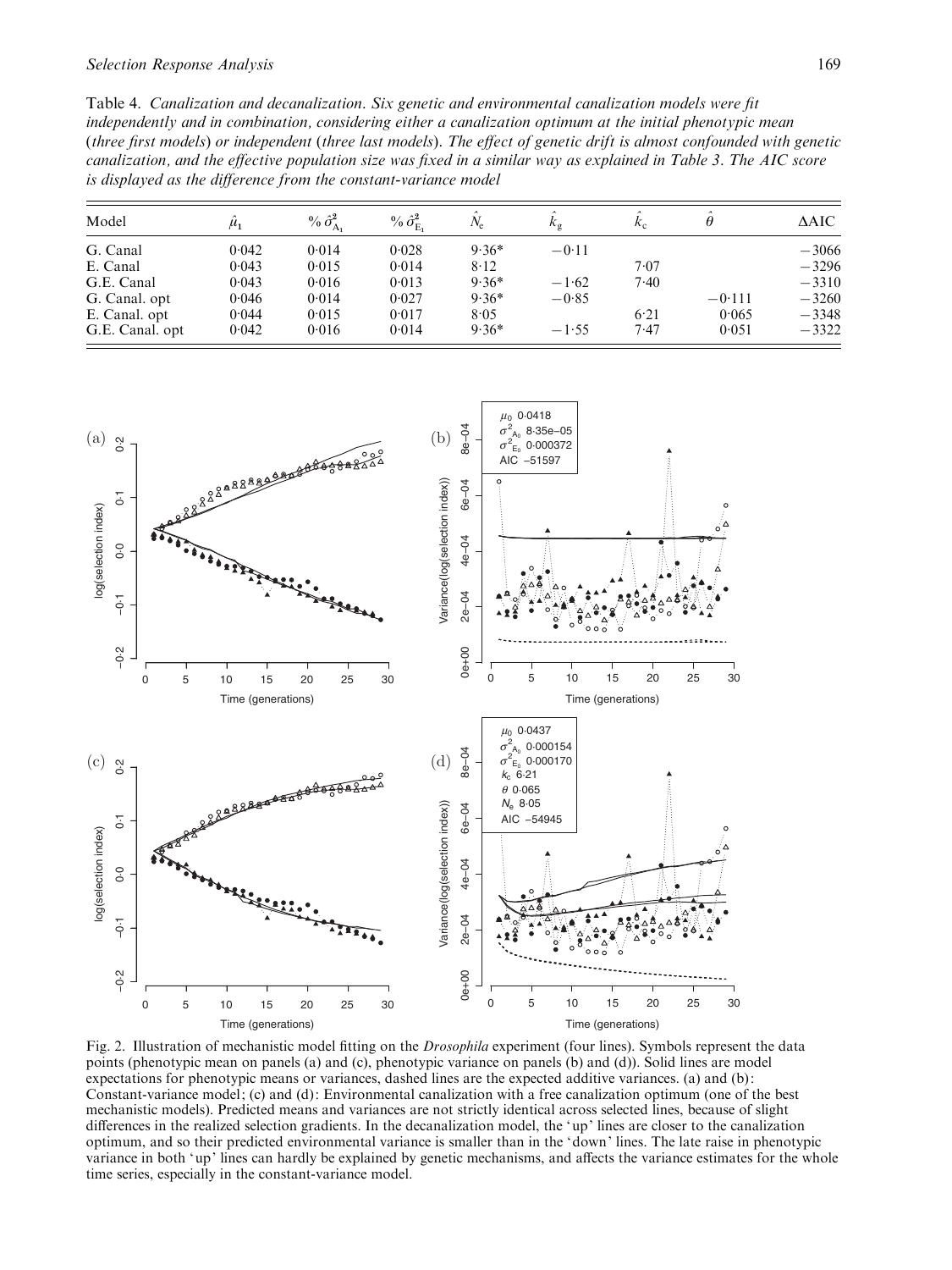pressure had to be strong for obtaining the observed changes. Genetic drift can be partly responsible for the early decrease in variance, with an effective population size estimated between seven and ten depending on the model. Mutational variance could not be reliably estimated, but new mutations do not appear to play a major role in this experimental selection. Interestingly, the best model predicts environmental decanalization (environmental variance increases with deviance from an optimum), and changes in the genetic architecture seem to be more related to the evolutionary distance rather than the elapsed time.

#### 6. Discussion

#### (i) Scaling

The models and the likelihood functions described above assume that phenotypes are normally distributed, and departure from normality may affect parameter estimates and model selection. Most models in quantitative genetics rely on the assumption that effects tend to combine additively, and that both genetic and environmental effects are normally distributed. There are solid reasons, both experimental and theoretical, to question this hypothesis. Most measured traits cannot be negative (such as weight, size, yield, fertility, etc), so that the normal distribution is at best an approximation of the real phenotypic distribution. Gaussian distributions seem to be empirically supported, although often outperformed by log-normal (e.g. Powers, 1950; Gingerich, 2000). Knowledge about molecular, cellular and physiological mechanisms does not suggest that genetic factors should combine additively, since the expression of complex phenotypes relies on multiple gene networks featuring multiple loops of regulation, and the overall process is expected to generate statistical interactions (Omholt et al., 2000; Gjuvsland et al., 2007).

According to the measurement-theory concepts (Hand, 2004; Hansen & Houle, 2008; Wagner, 2010; Houle et al., 2011), many traits are on a ratio scale. They may result from the multiplication (rather than the addition) of multiple small factors, so that the resulting phenotypic distribution is not expected to be Gaussian. Since most models are not supposed to be applied to multiplicative traits, the easiest way to analyse them is to consider the logarithm of the measurements. Log transformation is common, but not universal.

Scaling issues are thus not only related to statistical problems, but they do affect biological conclusions. Directional epistasis or dominance on a linear scale might vanish on a different scale (Pavlicev et al., 2010), or, on the contrary, apparent additivity might hide interesting physiological interactions. Since the literature is not particularly consistent in the use of the log transformation on ratio-scale characters, general statements dealing with the symmetry or the linearity of selection responses are thus doubtful.

An ideal procedure would be to determine the scale on which the data are considered a priori, based on measurement theoretical considerations and the nature of the measured trait. A more pragmatic approach consists in estimating the best scale from the data itself. From the statistical framework previously defined, it is perfectly possible to fit the models on several scales. Model selection can be performed to compare them, and the procedure may constitute additional evidence towards the use of a particular scale.

### (ii) Evolvability and selection

In the context of an artificial-selection experiment, in which the identity (and the phenotype) of the breeders is known, the between-generation expected change in the mean can be written  $R = \sigma_A^2(\mu_t^* - \mu_t)/\sigma_P^2$ , where R is the selection response  $\mu_{t+1} - \mu_t$  and  $\mu_t^* - \mu_t$  the selection differential (difference between selected individuals and the phenotypic mean of the population. We have chosen to write this equation as proposed by Lande & Arnold (1983), as  $R = \sigma_A^2 \beta$ , calculating the selection gradient  $\beta = (\mu_t^* - \mu_t)/\sigma_P^2$ .

Another common way to write this equation is the 'breeder's equation',  $R = h^2(\mu_t^* - \mu_t)$ , in which  $h^2 = \sigma_A^2/\sigma_P^2$  is the narrow-sense heritability. This form is often used in experimental genetics, as the selection differential is known from the selection procedure,  $h^2$ describing the (supposedly constant) capacity for the population to respond to selection. However, it has been argued that this parameterization is confusing, or even misleading (Houle, 1992; Hansen et al., 2003b; Wilson, 2008; Hansen & Houle, 2008). The additive variance  $\sigma_A^2$  is both in the numerator and in the denominator of  $h^2$ , and also influences the selection differential, so that changes in  $h^2$  are harder to detect and interpret than changes in  $\sigma_A^2$ . Understanding the dynamics of complex genetic architectures necessarily implies a clear separation between variation  $(\sigma_A^2)$  and selection  $(\beta)$ , which is the case when using the formulation of Lande & Arnold (1983). This framework can easily be extended to multiple characters, replacing R and  $\beta$  by vectors, and  $\sigma_A^2$  by the additive genetic variance-covariance  $G$  matrix. Additionally, since  $\beta$  can also be defined as the regression coefficient of the fitness over the phenotype, the parameters of the equation remain meaningful when selection is not artificial, e.g. when there are fitness differences among breeders.

### (iii) Conclusion

In this paper, we have proposed alternatives to the classical analysis of selection-response time series.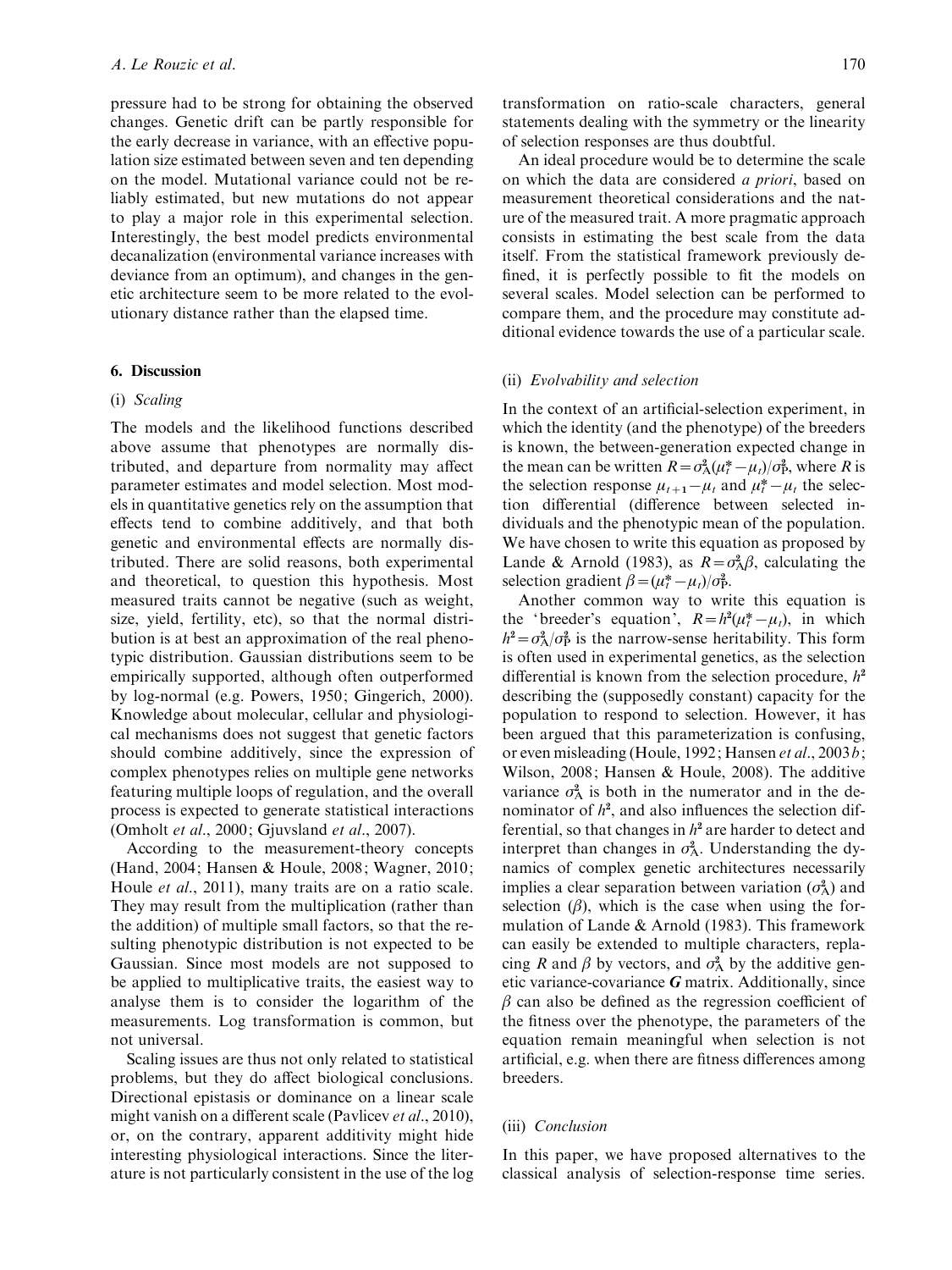Rather than assuming a constant genetic architecture, we propose to fit phenomenological models designed to describe the changes in genetic and environmental variances (the dynamics of the phenotypic mean being constrained by the additive variance and the selection gradient). In the selection experiment on fly wings used as an example, this phenomenological approach pointed out an unexpected pattern (late increase in additive variance in both lines), which could have easily remained unnoticed otherwise. Temporal trends, which are direct observations from the data, can then be interpreted in the light of more or less elaborated mechanistic models, and parameters of biological interest can be estimated.

The estimates obtained with the deterministic framework remain satisfactory, even when sources of stochasticity that were not accounted for explicitly are simulated. Nevertheless, in extreme cases, imprecise confidence intervals might affect the accuracy of the results. It is then possible to account for these different sources of randomness through random-effect models. By considering that genetic means and genetic variances are themselves random variables with known distributions, depending on the effective population size and their status at the previous generation, models in which the cumulative effect of genetic drift can be implemented to estimate the genetic architecture parameters through a more realistic population genetics framework. The resulting statistical tools are, however, more complex. Because models are non-linear, random effects have to be integrated out through specialized algorithms, numerical convergence can be problematic and takes more time and more computational power. Additionally, random effects may have side effects raising interpretation issues. A detailed description of such models, their benefits and their limitations is provided in Le Rouzic et al. (2010) and in supplementary results. Whether or not random-effect models have to be preferred depends on multiple factors, including the experimental setting itself and the precision of the estimates that is desired.

Meticulous analysis of artificial-selection time series is likely to deepen our understanding of how selection affects the phenotypic changes in a population, of the impact of genetic architecture differences, and of the importance of measurement issues, including scaling. The two approaches (phenomenological and mechanistic) described in this paper are complementary, and may highlight how far common quantitative genetic models actually are from experimental results. Overall, the definition of a solidstatistical framework for selection time-series analysis enables the extraction of meaningful parameters from existing data sets, and highlights the benefits and the limitations of this experimental approach. Perhaps one of the most crucial points to investigate is the rate

at which the additive variance changes in a population and the consistency of this phenomenon. Indeed, the constancy (or at least the inertia) of the additive variance–covariance matrix is a key assumption when trying to bridge what has often been considered as a gap between intraspecific and interspecific evolution (Arnold et al., 2001; Gingerich, 2001; McGuigan, 2006; Blows, 2007; Hohenlohe & Arnold, 2008; Arnold et al., 2008). By empirically simulating large adaptive shifts, artificial-selection experiments provide valuable information to understand how genetic architectures behave when submitted to such directional selection pressures.

We thank H.J. Skaug, T. Reitan and T. Rouyer for helpful discussion, and A.J.R. Carter for helping assembling the data. The authors acknowledge W. G. Hill, B. Walsh, G. J. Geyer and two anonymous reviewers for their comments and suggestions on anearlier version of the manuscript. T.F.H. was supported by grant no 177857 from the Research Council of Norway and NSF grant DEB-0344417 to T.F.H. and D.H. A.L.R. was funded by the Marie Curie fellowships EIF-220558 and ERG-256507. D.H. was supported in this research by a visiting professorship at the Centre for Ecological and Evolutionary Synthesis at the University of Oslo, Norway.

#### 7. Supplementary material

The online data can be found available at http://journals. cambridge.org/GRH

#### References

- Akaike, H. (1973). Proceedings of the International Symp on Information theory, Information theory as an extension of the maximum likelihood principle, pp 267–281. Akademiai Kiado, Budapest.
- Álvarez-Castro, J. M., Kopp, M. & Hermisson, J. (2009). Effects of epistasis and the evolution of genetic architecture: exact results for a 2-locus model. Theoretical Population Biology 75, 109–122.
- Anderson, D., Burnham, K. & Thompson, W. (2000). Null hypothesis testing: problems, prevalence, and an alternative. Journal of Wildlife Management 64, 912-923.
- Arnold, S. J., Burger, R., Hohenlohe, P. A., Ajie, B. C. & Jones, A. G. (2008). Understanding the evolution and stability of the g-matrix. Evolution 62, 2451-2461.
- Arnold, S. J., Pfrender, M. E. & Jones, A. G. (2001). The adaptive landscape as a conceptual bridge between microand macroevolution. Genetica 112–113, 9–32.
- Barton, N. H. & Keightley, P. D. (2002). Understanding quantitative genetic variation. Nature Reviews Genetics 3, 11–21.
- Blows, M. W. (2007). A tale of two matrices: multivariate approaches in evolutionary biology. Journal of Evolutionary Biology  $20$ , 1–8.
- Bulmer, M. G. (1971). The effect of selection on genetic variability. The American Naturalist 105, 201–211.
- Bulmer, M. G. (1980). The Mathematical Theory of Quantitative Genetics. Claredon Press, Oxford.
- Bürger, R. & Ewens, W. J. (1995). Fixation probabilities of additive alleles in diploid populations. Journal of Mathematical Biology 33, 557–575.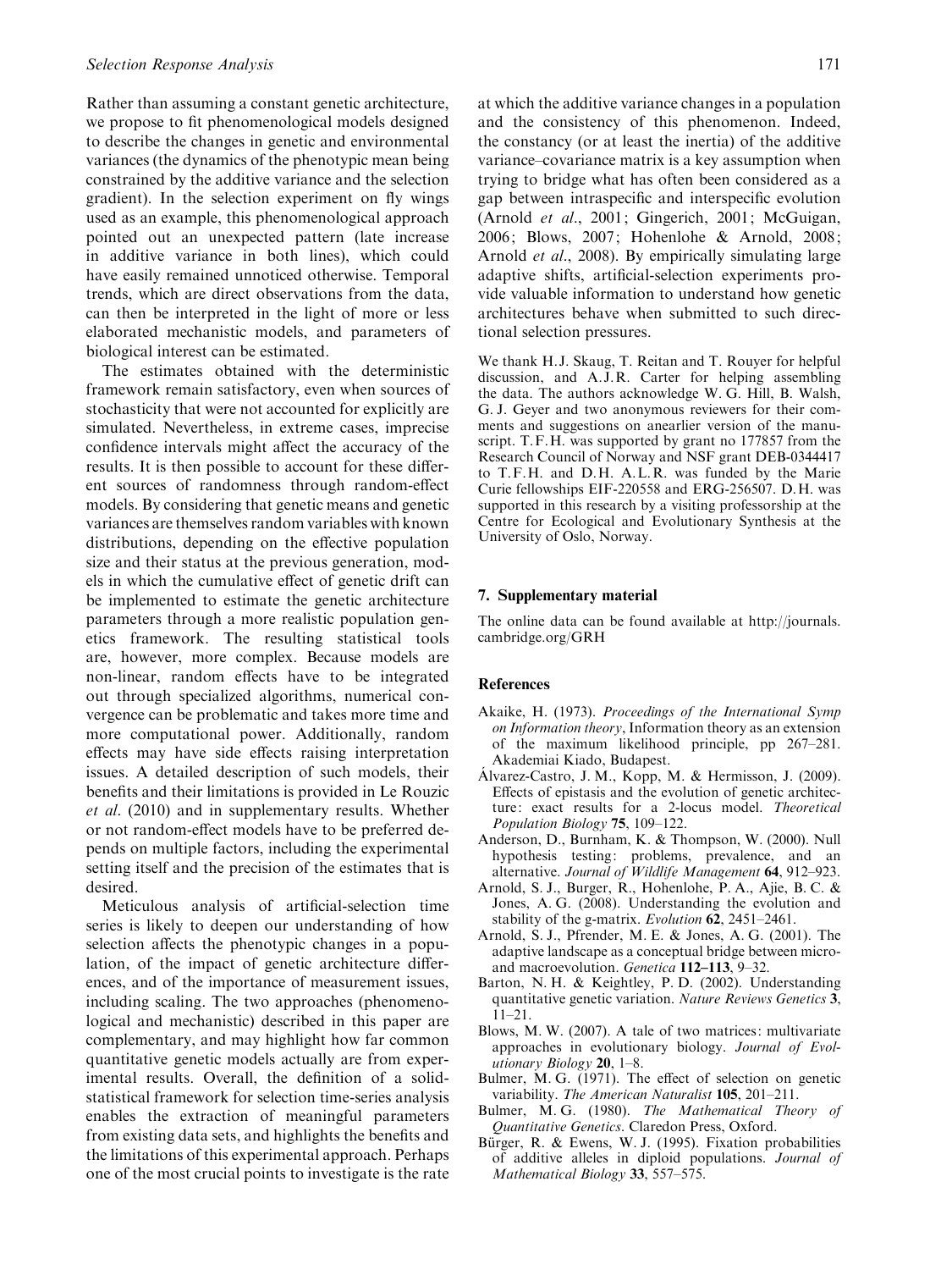- Burnham, K. & Anderson, D. (2002). Model Selection and Multi-Model Inference. Springer-Verlag, New York, NY.
- Carlborg, Ö. & Haley, C. S. (2004). Epistasis: too often neglected in complex trait studies? Nature Reviews Genetics 5, 618–625.
- Carter, A. J. R., Hermisson, J. & Hansen, T. F. (2005). The role of epistatic gene interactions in the response to selection and the evolution of evolvability. Theoretical Population Biology 68, 179–196.
- Chevalet, M. (1994). An approximate theory of selection assuming a finite number of quantitative trait loci. Genetics Selection Evolution 26, 379–400.
- Cockerham, C. C. (1954). An extension of the concept of partitioning hereditary variance for analysis of covariances among relatives when epistasis is present. Genetics 39, 859–882.
- Colosimo, P. F., Peichel, C. L., Nereng, K., Blackman, B. K., Shapiro, M. D., Schluter, D. & Kingsley, D. M. (2004). The genetic architecture of parallel armor plate reduction in threespine sticklebacks. PLoS Biology 2, E109.
- Dempfle, L. (1975). A note on increasing the limit of selection through selection within families. Genetics Research 24, 127–135.
- Eisen, E. J. (1972). Long-term selection response for 12-day litter weight in mice. Genetics 72, 129–142.
- Engen, S., Lande, R. & Sæther, B. E. (2009). Fixation probability of beneficial mutations in a fluctuating population. Genetics Research 91, 73–82.
- Falconer, D. S. (1992). Early selection experiments. Annual Review of Genetics 26, 1–14.
- Frankham, R. (1995). Effective population-size/adult population-size ratios in wildlife – a review. Genetical Research 66, 95–107.
- Gianola, D. & Fernando, R. (1986). Bayesian methods in animal breeding theory. Journal of Animal Science 63, 217–244.
- Gingerich, P. D. (2000). Arithmetic or geometric normality of biological variation: an empirical test of theory. Journal of Theoretical Biology 204, 201–221.
- Gingerich, P. D. (2001). Rates of evolution on the time scale of the evolutionary process. Genetica 112–113, 127–144.
- Gjuvsland, A. B., Hayes, B. J., Omholt, S. W. & Carlborg, O. (2007). Statistical epistasis is a generic feature of gene regulatory networks. Genetics 175, 411–420.
- Gudbjartsson, D. F., Walters, G. B., Thorleifsson, G., Stefansson, H., Halldorsson, B. V., Zusmanovich, P., Sulem, P., Thorlacius, S., Gylfason, A., Steinberg, S., Helgadottir, A., Ingason, A., Steinthorsdottir, V., Olafsdottir, E. J., Olafsdottir, G. H., Jonsson, T., Borch-Johnsen, K., Hansen, T., Andersen, G., Jorgensen, T., Pedersen, O., Aben, K. K., Witjes, J. A., Swinkels, D. W., den Heijer, M., Franke, B., Verbeek, A. L., Becker, D. M., Yanek, L. R., Becker, L. C., Tryggvadottir, L., Rafnar, T., Gulcher, J., Kiemeney, L. A., Kong, A., Thorsteinsdottir, U. & Stefansson, K. (2008). Many sequence variants affecting diversity of adult human height. Nature Genetics 40, 609–615.
- Hallander, J. & Waldmann, P. (2007). The effect of nonadditive genetic interactions on selection in multi-locus genetic models. Heredity 98, 349–359.
- Hand, D. (2004). Measurement Theory and Practice: The World Through Quantification. Hodder Arnold, London.
- Hansen, T. F. (2003). Is modularity necessary for evolvability? Remarks on the relationship between pleiotropy and evolvability. Biosystems 69, 83–94.
- Hansen, T. F. (2006). The evolution of genetic architecture. Annual Review of Ecology Evolution and Systematics 37, 123–157.
- Hansen, T. F., Alvarez-Castro, J. M., Carter, A. J. R., Hermisson, J. & Wagner, G. P. (2006). Evolution of genetic architecture under directional selection. Evolution 60, 1523–1536.
- Hansen, T. F., Armbruster, W. S., Carlson, M. L. & Pélabon, C. (2003 $a$ ). Evolvability and genetic constraint in Dalechampia blossoms: genetic correlations and conditional evolvability. Journal of Experimental Zoology Part B: Molecular and Developmental Evolution 296, 23–39.
- Hansen, T. F. & Houle, D. (2008). Measuring and comparing evolvability and constraint in multivariate characters. Journal of Evolutionary Biology 21, 1201–1219.
- Hansen, T. F., Pélabon, C., Armbruster, W. S. & Carlson, M. L. (2003b). Evolvability and genetic constraint in Dalechampia blossoms: components of variance and measures of evolvability. Journal of Evolutionary Biology 16, 754–766.
- Hansen, T. F. & Wagner, G. P. (2001). Modeling genetic architecture: A multilinear theory of gene interaction. Theoretical Population Biology 59, 61–86.
- Hermisson, J., Hansen, T. F. & Wagner, G. P. (2003). Epistasis in polygenic traits and the evolution of genetic architecture under stabilizing selection. The American Naturalist 161, 708–734.
- Hermisson, J. & Pennings, P. (2005). Soft sweeps: Molecular population genetics of adaptation from standing genetic variation. Genetics 169, 2335–2352.
- Hill, W. G.  $(1982a)$ . Predictions of response to artificial selection from new mutations. Genetics Research 40, 255–278.
- Hill, W. G.  $(1982b)$ . Rates of change in quantitative traits from fixation of new mutations. Proceedings of the National Academy of Sciences of the United States of America 79, 142–145.
- Hill, W. G. & Caballero, A. (1992). Artificial selection experiments. Annual Review of Ecology and Systematics 23, 287–310.
- Hohenlohe, P. A. & Arnold, S. J. (2008). MIPoD: a hypothesis-testing framework for microevolutionary inference from patterns of divergence. The American Naturalist 171, 366–385.
- Holt, M., Meuwissen, T. & Vangen, O. (2005). Long-term responses, changes in genetic variances and inbreeding depression from 122 generations of selection on increased litter size in mice. Journal of Animal Breeding and Genetics 122, 199–209.
- Hospital, F. & Chevalet, C. (1996). Interactions of selection, linkage and drift in the dynamics of polygenic characters. Genetics Research 67, 77–87.
- Houle, D. (1992). Comparing evolvability and variability of quantitative traits. Genetics 130, 195–204.
- Houle, D. (1998). How should we explain variation in the genetic variance of traits? Genetica 102-103, 241-253.
- Houle, D., Mezey, J., Galpern, P. & Carter, A. (2003). Automated measurement of Drosophila wings. BMC Evolutionary Biology 3, 25.
- Houle, D., Morikawa, B. & Lynch, M. (1996). Comparing mutational variabilities. Genetics 143, 1467–1483.
- Houle, D., Pelabon, C., Wagner, G. & Hansen, T. F. (2011). Measurement and meaning in biology. The Quarterly Review of Biology 86, 1–32.
- Keightley, P. D. (1998). Genetic basis of response to 50 generations of selection on body weight in inbred mice. Genetics 148, 1931–1939.